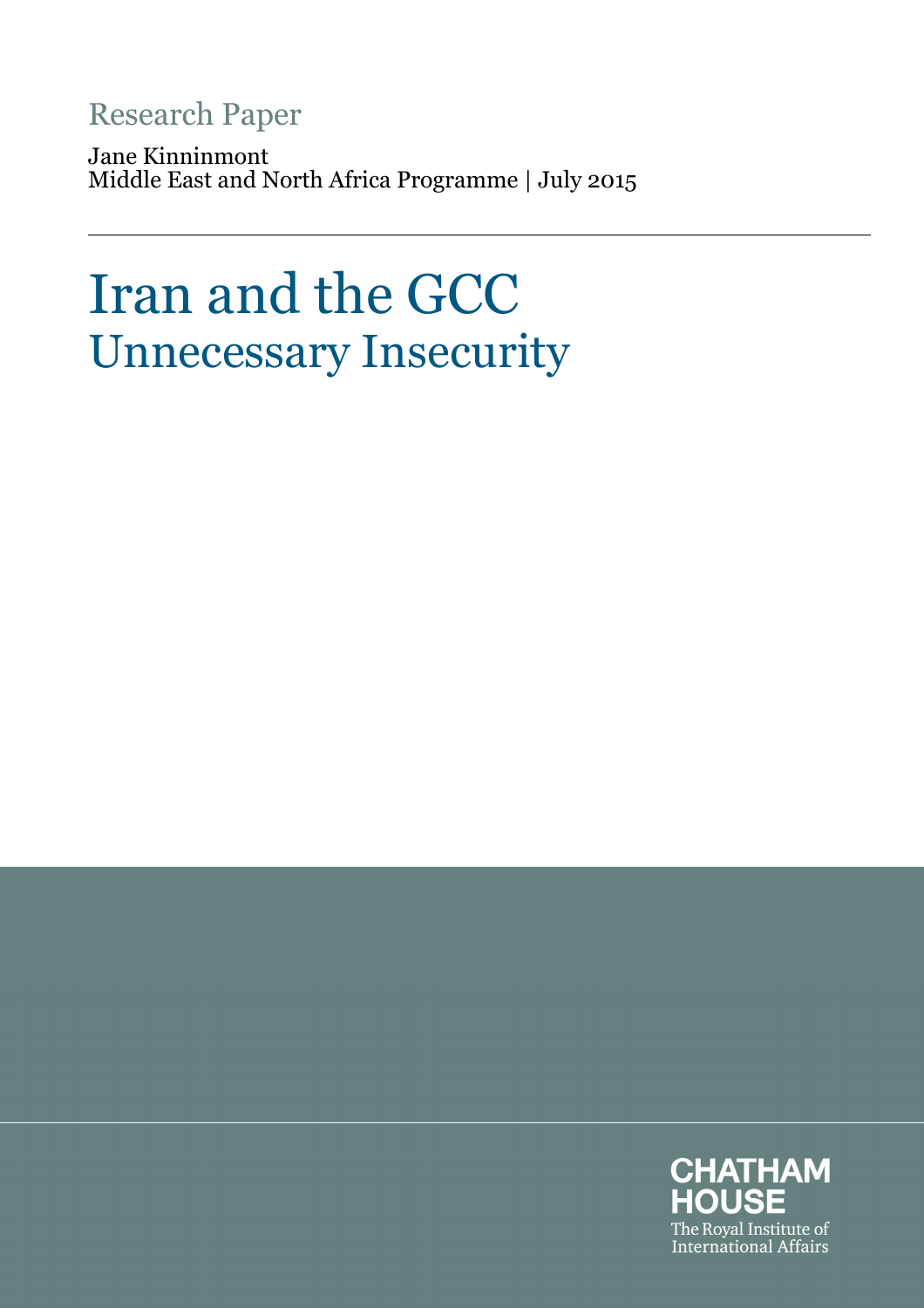#### **Summary**

- The prospect of an international agreement over Iran's nuclear programme and of a related easing of tensions between Iran and the United States – has intensified the political tensions between Iran and some of its Gulf neighbours. The 'internationalization' of the conflict in Yemen is only the latest symptom of this.
- Better relations between Iran and the United States could remove one of the long-standing points of friction between Iran, which has styled itself as part of the resistance to the US role in the region, and the Gulf Arab monarchies, which are allied with the United States. Instead, however, the prospect of such a rapprochement is being viewed in the region as a 'zero-sum' game between Iran and the Gulf Arab states.
- This zero-sum mentality partly reflects the conflicts in Iraq since 2003 and in Syria since 2011. In both cases, Iran and key Gulf Cooperation Council (GCC) states have usually backed opposing sides in contexts of extreme brutality.
- Beyond this, the rivalries between Iranian and Gulf Arab leaders particularly between Iran and Saudi Arabia – are deep-rooted, and their competing claims to a regional role have been fuelled by the pronounced ideological differences of the last three decades.
- Tensions have not always been as high as they are at present. There are some areas of common interest and shared identity that could potentially be built on to facilitate a rapprochement between Iran and its regional neighbours.
- While the GCC governments would prefer the United States to continue policing the Gulf, Iran seeks a regional Gulf security architecture. GCC states fear that this would simply be dominated by Iran, as by far the largest country.
- Gulf security could be reconceptualized as a 'global public good', to be governed multilaterally.
- The P<sub>5</sub>+1 negotiators have opted to keep the nuclear talks with Iran separate from issues of regional politics. This has helped to insulate the process from various regional risks, and also, crucially, has helped maintain a united front among the P5+1.
- A parallel diplomatic track, focusing on the regional issues, is needed to guard against the benefits of any deal being outweighed by its costs.
- A rapprochement between Iran and the Gulf states could help prepare the ground for the resolution of a number of regional conflicts. Conversely, if key Gulf powers and Iran remain at loggerheads, the prospect of a historic international agreement over Iran's nuclear programme faces the risk of deepening – rather than easing – the conflicts afflicting the Middle East.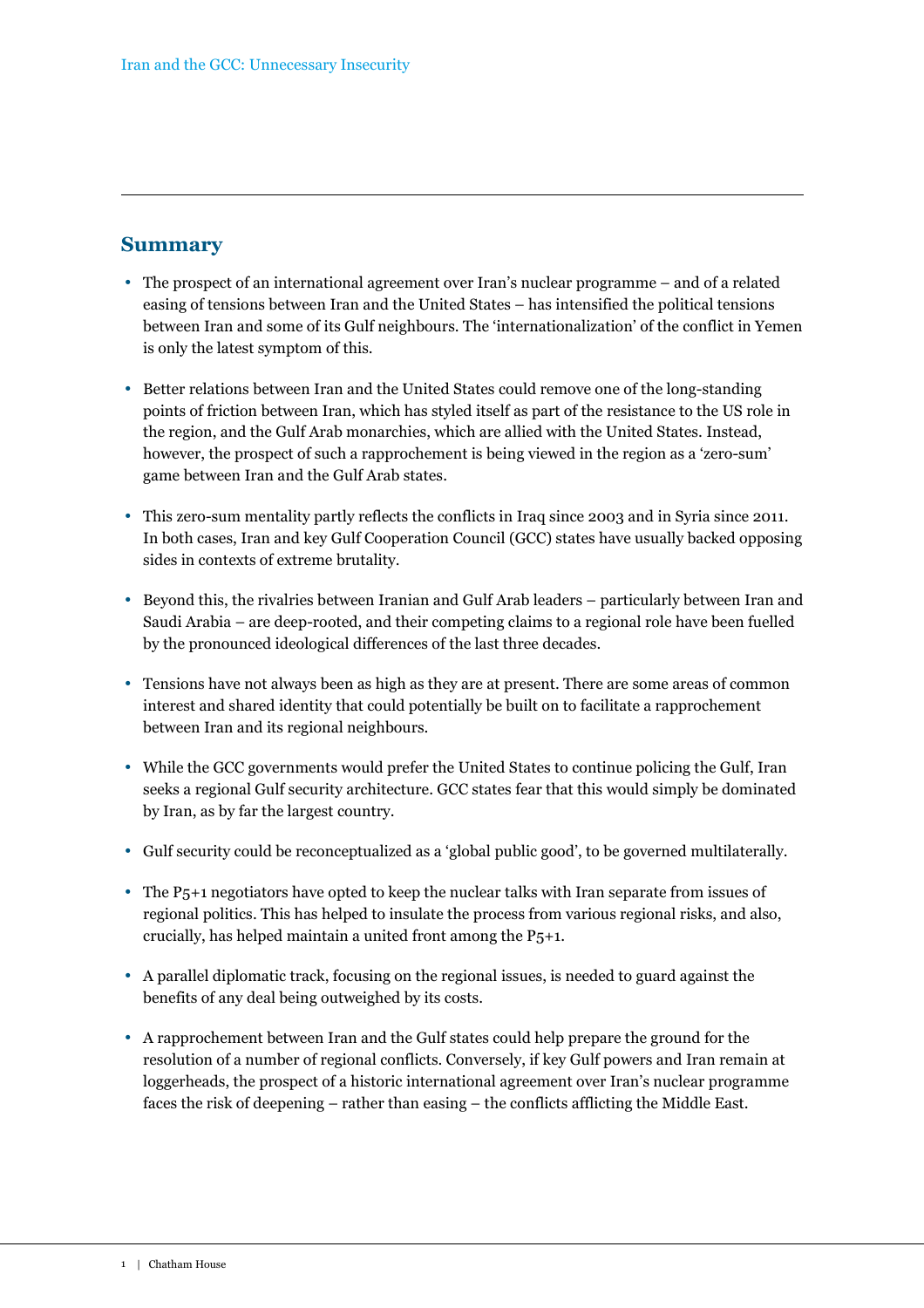## **Introduction**

The prospect of an international agreement over Iran's nuclear programme, and a tentative rapprochement between Iran and the United States, should represent a valuable opportunity to reduce tensions in the Middle East, where pro- and anti-Western powers have traditionally been polarized over their attitudes to the United States. However, these potentially historic realignments are coming at a time when tensions between Iran and some of its neighbours, especially Saudi Arabia, are running particularly high.

The civil violence in Iraq since 2003 has had a polarizing effect: Iran has become the closest international ally of Iraqi governments that Saudi Arabia has viewed as brutally anti-Sunni; while Iran sees Saudi Arabia as trying to undermine an elected Shia government in Iraq. In Syria, meanwhile, Saudi Arabia and Qatar have since mid-2011 backed armed opposition groups in their fight against the Iranian-backed regime of Bashar al-Assad, and the increasingly violent nature of the conflict there has deepened the bitterness between the external players.

Gulf elites generally interpret the lack of direct US military intervention in Syria as a sign that the Obama administration is seeking to appease Iran. In this context, key Gulf Arab powers now tend to see the possibility of Iran making peace with the United States as a threat to their own interests, rather than as a 'win-win' situation. They perceive Iran as a potential rival not only in the Middle East, but also as a potential competitor for US attention, protection and patronage.

As at mid-2015, in advance of the latest deadline for a nuclear agreement between Iran and the P5+1, the prospect of a historic breakthrough for international diplomacy had thus been clouded by a fresh round of regional conflict. As the P5+1 prepared for talks in Lausanne, Switzerland, in March, the Saudi air force, in conjunction with regional allies, carried out airstrikes in Yemen, targeting the Iranian-allied Houthis as well as forces loyal to former Yemeni president Ali Abdullah Saleh. This represented a major shift in regional security strategy: the Saudi air force has had virtually no engagement beyond its own borders in the past. The 'internationalization' of the conflict in Yemen is, however, only the latest symptom of the rivalry and mistrust between Saudi Arabia and Iran. Furthermore, it may not be the last, if ongoing tensions intensify the two countries' involvement on opposing sides of other regional conflicts, or lead existing conflicts to spread into new arenas.

A number of factors mean that a positive outcome to the nuclear negotiations – if this is achieved – will not in itself address the tensions between Iran and other key states in the region, since the Iranian nuclear programme is not the fundamental issue at stake in this dynamic. First, Iran's military engagement beyond its own borders has been intensifying, as it has actively provided military and paramilitary support to its allies in Syria and Iraq, as well as in Lebanon. Its growing military role in Iraq since 2003, and in Syria since 2011, has fuelled Gulf Arab fears of Iranian hegemonic ambitions, while key Gulf states have sponsored opposing factions in Syria, Lebanon and to some extent Iraq. Second, the contest for regional power and influence between Saudi Arabia and Iran has also played out in rising identity-based rivalries, especially Sunni–Shia but also Arab– Persian. Third, the Gulf states' concerns over Iran's possible rapprochement with the United States reflect their sense of insecurity about the latter's long-term commitment to their own security, given the changes in the world energy market and a shifting US strategic defence strategy. In this highly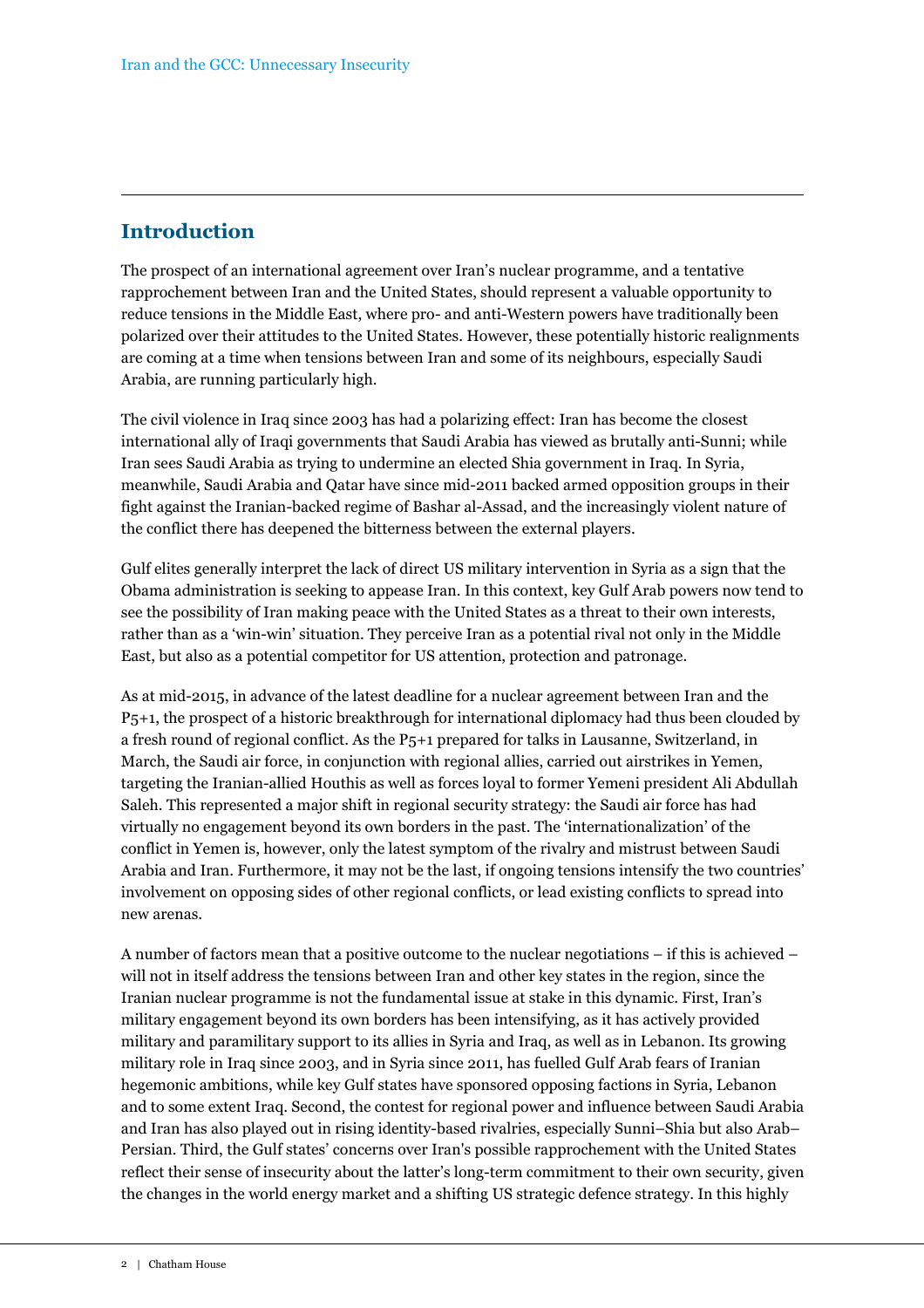charged and competitive environment, the nuclear negotiations are affecting the calculations of both sides.

The nuclear negotiations have deliberately excluded regional political issues from the agenda. The focus has instead been expressly on the international non-proliferation regime, and the US administration in particular has prioritized this approach. This is understandable: expanding the scope of the negotiations to include regional political issues would threaten the consensus that the parties to the process have managed to build among themselves, especially since the United States and Russia have been sharply divided over Syria. Maintaining a relatively narrow focus has helped the negotiations withstand potential spillovers from this and other issues such as Ukraine. However, the prospect of a nuclear agreement represents a critical shift for the region, and if the destabilizing effects on the regional balance of power are not managed through a diplomatic track, the search for a new regional order is likely to play out violently – as is already being seen in Yemen.

The regional fallout from any international deal with Iran should therefore be addressed through a parallel diplomatic track, with international mediation. Any such process could build on the common interest that Saudi Arabia and Iran have in terms of their opposition to Islamic State of Iraq and Syria (ISIS), and the desire to prevent total state collapse in Iraq, Syria and Yemen. One rare positive indication is that, for the first time in decades, there is a government in Iraq that both Iran and Saudi Arabia are happy to deal with. It is also positive that some key voices from Iran and Saudi Arabia have indicated that they would have preferred the nuclear negotiations to encompass regional political issues as well as non-proliferation goals.

In the absence of such a diplomatic track, there will be a fear on the part of Iran's rivals in the region that there has been a trade-off between the United States and Iran whereby a blind eye is to be turned to an expanded role for Iran in several Arab countries in return for acquiescence on the nuclear issue; and they will blame an emboldened Iran on the nuclear negotiations. This is not just at state level: ISIS notably uses virulent anti-Shia and anti-Iranian sectarian rhetoric as part of its recruitment and radicalization strategy. Under such a scenario, Iran will regard its neighbours as would-be spoilers, and will feel all the more justified in pursuing the defence of its limited number of regional allies at all costs. The implications for regional politics are alarming. Existing conflicts could deepen, and could potentially spread into arenas such as Lebanon or the Gulf region itself.

This paper looks at the sources of insecurity and tension between Iran and its Gulf Arab neighbours, examining these in the context of the Gulf states' security dependence on the United States and their concerns about the latter retreating from that role. It outlines Iran's and the GCC members' different positions on regional conflicts, and how these inform wider narratives on shifts in the regional order. Looking beyond the current tendency of 'zero-sum' analysis, it identifies nuances in the relations of the different Gulf countries with Iran, and highlights instances of cooperation or accommodation. Noting that there is often friction between Iran and Saudi Arabia or Bahrain over the position of Shia Arabs in the Gulf monarchies, it argues that the very varied experiences of Shia Arabs and Sunni Persians in business and politics in the monarchies in fact suggests that there is not necessarily a permanent clash of interests on the basis of ethnic or sectarian identities. The paper also identifies some of the areas that might be addressed in any accommodation between Iran and the Gulf states.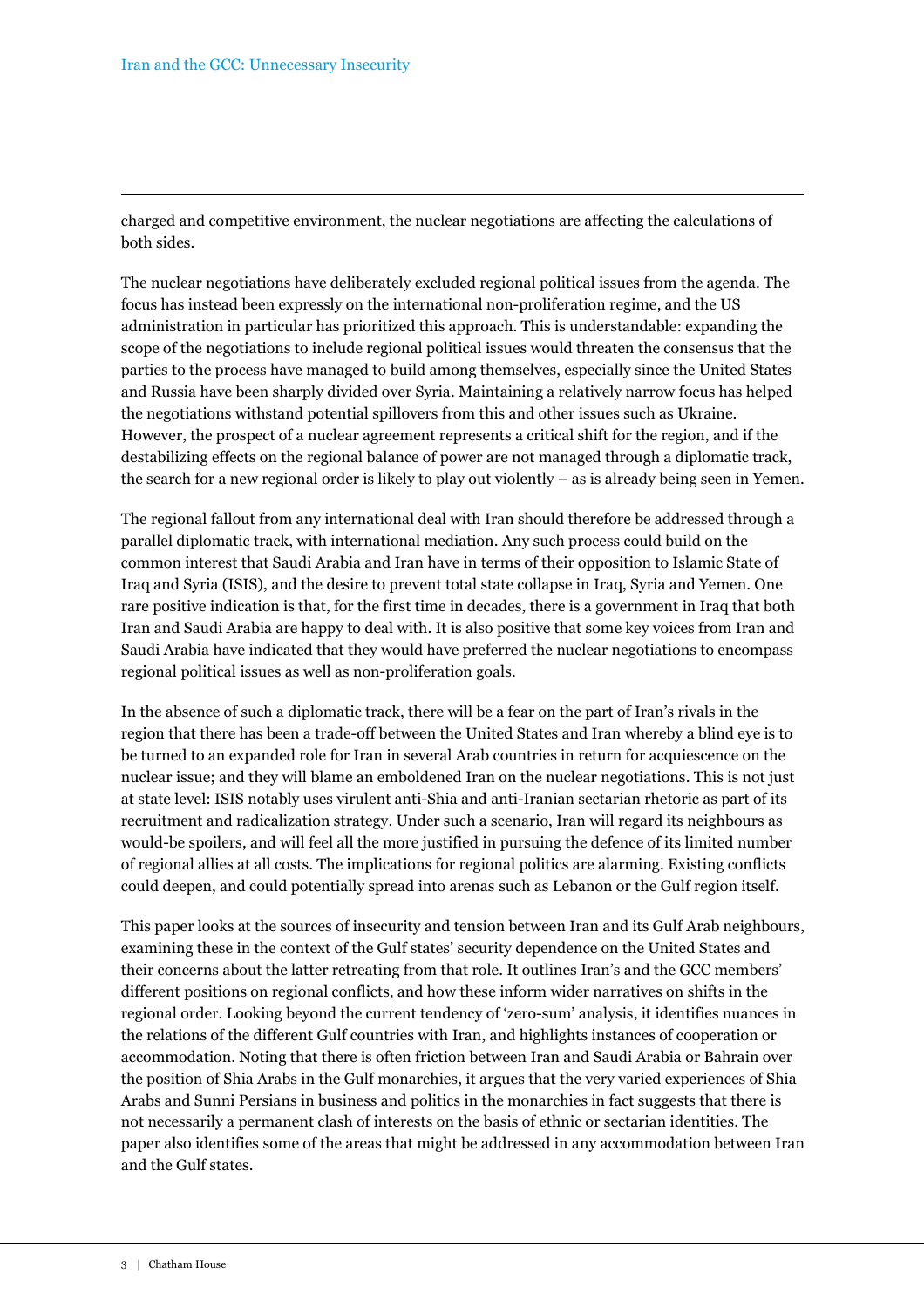#### **GCC perceptions of US retreat**

After a decade of uncertainty as to whether the United States or Israel would attack Iran over its nuclear programme, the prospect of a deal should be good news for the Gulf region as a whole. A receding risk of war between Iran and the United States (and Israel) should have positive political, security and economic implications for the Gulf Arab monarchies. Most have strong alliances with the United States, and host US military bases, and also have Iran as a neighbour and long-term trading partner. The Gulf states have in recent years lived with persistent speculation<sup>1</sup> from a host of mainly Western observers that Iran's nuclear programme could be the catalyst for the fourth interstate war in the region in four decades,<sup>2</sup> and with concerns that such a scenario could trigger Iranian retaliation against Western targets in the Gulf.

However, a number of voices from the Gulf Arab states – especially among the governments, and particularly in Saudi Arabia, the UAE and Bahrain – have expressed profound concern about a rapprochement between Iran and the United States, and about the price at which a deal between the two may come. These concerns centre on the fear that any agreement would be at the expense of Gulf Arab interests by giving Iran a greater say in the security and politics of the Gulf and the wider Middle East region in preparation for a reduced US footprint. (In this respect, the Saudi, UAE and Bahraini positions are close to that of Israel.)

Underlying these anxieties are questions about the long-term viability for the GCC countries of depending on the United States as a guarantor of security. The extent to which US and Gulf interests are aligned is being questioned on both sides, given differences over Iraq since 2003, the Arab uprisings since 2011 and uncertainty about the impact of changes the United States energy supply needs on its interests in the Middle East. The Obama administration's so-called 'pivot to Asia' – suggesting that the Asia-Pacific region would assume greater strategic importance for the United States as it wound down its deployments in Iraq and Afghanistan3 – compounded the perception that it might be seeking to reduce its footprint in the Middle East in the context of a wider draw-down and restructuring of its military. The current Gulf Arab concerns about the implications of a US–Iranian rapprochement should be viewed in this broader, longer-term context.

The smaller Gulf sheikhdoms have always sought an external 'protector' to guarantee their regional security. Essentially, they have outsourced security to a larger power. Since the end of the British empire in the Gulf, the United States has in effect had the role of protector, and this has been one of the major points of contention between Iran and its Gulf Arab neighbours. Regional perceptions of the implications of a possible US withdrawal from the Gulf are influenced by the memory of the British withdrawal in 1971, which the Gulf's ruling elites generally opposed. The United Kingdom

http://www.haaretz.com/news/diplomacy-defense/israel-and-u-s-generals-draw-up-theoretical-scenario-for-attack-on-iran.premium-1.526562; Cham E Dallas, William C Bell, David J Stewart, Antonio Caruso and Frederick M Burkle, Jr, 'Nuclear war between Israel and Iran: lethality beyond the pale', *Conflict and Health*, 2013, 7:10, doi:10.1186/1752-1505-7-10.

<sup>1</sup> See, for instance, Dan Ephron, 'Newsweek's Iran War Game', *Newsweek*, 10 August 2012, http://www.newsweek.com/newsweeks-iran-wargame-65371; Judson Berger, 'Worst-Case Scenarios: Possible Strike Plans for Iran Involve Risky Options', FoxNews.com, 10 August 2010, http://www.foxnews.com/politics/2010/08/19/worst-case-scenarios-possible-strike-plans-iran-involve-risky-options/; Amos Harel, 'Israel and U.S. generals draw up theoretical scenario for attack on Iran', *Haaretz*, May 29 2013,

<sup>2</sup> The other three have all involved Iran or Iraq: the 1980–88 Iran–Iraq war, the 1990–91 Iraqi invasion and subsequent international liberation of Kuwait, and the 2003 US-led invasion of Iraq.

<sup>3</sup> Barack Obama, Speech to the Australian Parliament, November 2011, https://www.whitehouse.gov/the-press-office/2011/11/17/remarkspresident-obama-australian-parliament.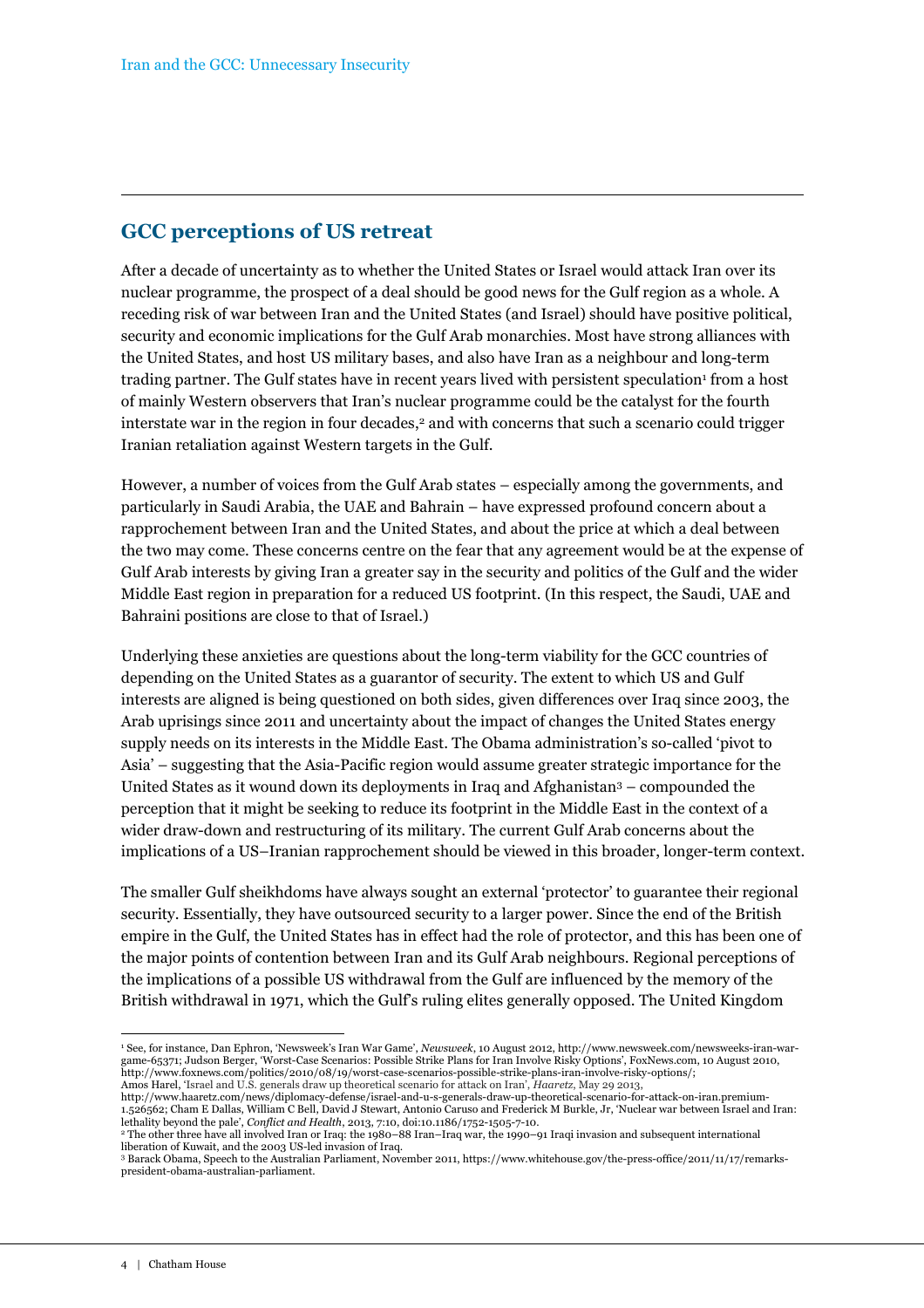did not withdraw until Bahrain's ruling family was assured that Iran would abandon its long-held territorial claim to the islands, which was formally rescinded after a UN survey. The UAE, for its part, was unhappy about the lack of international support for its claim to Abu Musa and the Tunbs, three islands now occupied by Iran. Crucially, the United Kingdom assumed at this time that Iran would be a key pillar of a regional security arrangement: the Shah would become the 'policeman' of the Gulf, supported from a distance by the West. Events proved otherwise, however. The United States began to step up its own role in Gulf security in response to the 1973 oil shock, and attitudes changed more decisively with the Iranian revolution of 1979. The degree to which the United States had assumed the role of de facto protector was starkly emphasized by its role in the 1991 liberation of Kuwait. The United States currently has some 13,000 ground troops in Kuwait, 3,250 naval personnel with its Fifth Fleet in Bahrain, 8,000 personnel and an airbase in Qatar, 5,000 mostly air-force personnel in the UAE, the use of three airbases in Oman, and 350 personnel (and a CIA drone base) in Saudi Arabia.<sup>4</sup>

Iran has meanwhile continued to aspire to a regional security arrangement, and to the removal of US bases from the region. GCC states tend to regard such a development as code for Iranian dominance of Gulf security, given the demographic and military imbalance between them and Iran; the Gulf states together have a population of some 40 million, of whom around 52 per cent are citizens (the rest being migrant workers). Iran, with a population of almost 80 million, has an extensive army, battle-hardened in the conflict against Iraq in the 1980s. The GCC states have virtually no experience of ground wars, though the Saudi and UAE air forces are better equipped than are their Iranian counterparts, thanks to their alliances with Western powers and as a result of the impact on Iran of the US and international sanctions.

In addition to these structural demographic and military asymmetries, there are specific concerns about current Iranian policies. The UAE, Saudi Arabia and Bahrain in particular see Iran as aspiring to regional hegemony or expansionism, and at least some elements within their ruling establishments regard their own Shia populations as potential pawns in a regional Sunni–Shia 'great game'. After the Iranian revolution, the Islamic republic initially spoke of 'exporting the revolution' and sponsored Islamist groups in the GCC states as well as in the Levant. While these ambitions gave way to a more pragmatic attitude towards its neighbours, Iran actively supported Hezbollah in Lebanon, and to a lesser extent the Palestinian groups Hamas and Islamic Jihad, as part of a self-styled 'axis of resistance' against the US-led regional order in the region; the Iranian stance was characterized by fierce opposition to Israel and a hawkish approach to oil prices. The Gulf states, along with Egypt, were at the forefront of an 'axis of moderation' that supported the USled order, embracing a two-state solution to the Israeli–Palestinian conflict and a more dovish stance on oil prices. Given that these 'axes' were largely predicated on relations with the US, the prospect of an Iranian–US rapprochement should in theory act to defuse some of the tensions between Iran and the GCC states.

The concern about any impending US military withdrawal from the Gulf is overstated. US interests there go far beyond the direct need to import Gulf oil, and the United States still sees the Gulf Arab monarchies as important allies in terms of global energy security, cooperation in counterterrorism,

 4 All personnel figures are from International Institute for Strategic Studies, *The Military Balance,* 2015.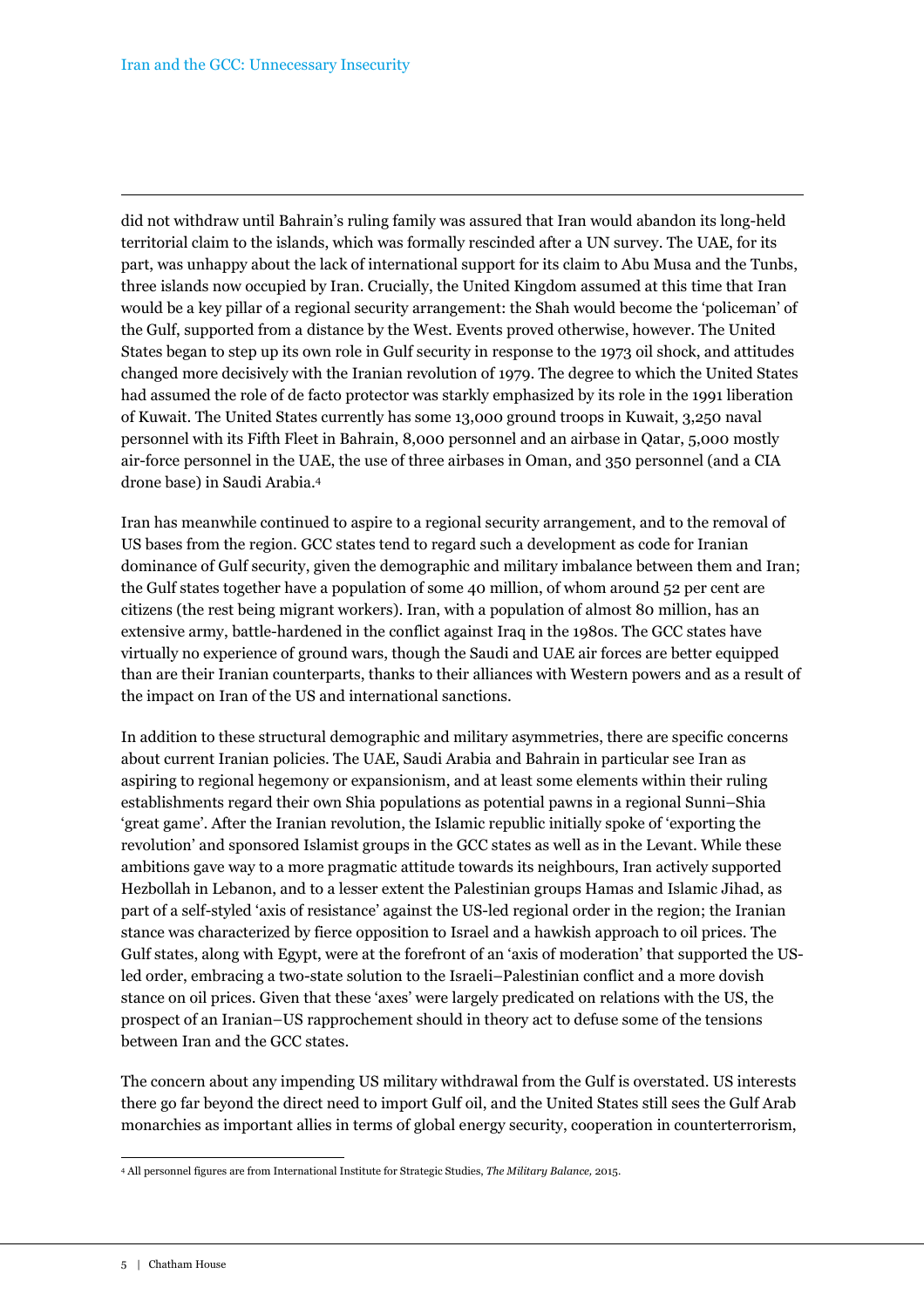and support for a two-state solution, *inter alia*. The 'pivot to Asia' which gave rise to this fear has now largely been dropped from US rhetoric; furthermore, the 2012 statement of strategic priorities by the Department of Defense notably emphasized that the United States would continue to place a premium on Gulf security and saw the Middle East as one of the key areas from which cross-border threats to US interests could emerge.5 Meanwhile, pressing Middle Eastern issues – including the 'peace process', nuclear talks with Iran, conflicts in Syria and Libya, and insecurity in Egypt – have continued to draw US attention. Even if the rise of China is the primary issue for US foreign policy, this could in fact make Gulf security all the more important for the United States, as the security of Gulf oil supplies will be a vital factor in China's own economic stability.

The United States is seeking to reassure its Gulf allies. It has renewed a 10-year defence agreement with Qatar, expanded its military base in Bahrain, and pledged to sell arms to the GCC organization in order to boost collective capabilities. Moreover, in May 2015 President Obama hosted a summit with Gulf leaders at Camp David at which he reassured them of the US commitment to their security. A concluding statement, issued jointly by the US and GCC leaders, made explicit the US guarantee of the security of GCC states against external threats to territorial integrity in violation of the UN Charter.6 It was also pledged to increase cooperation on border security, against terrorist financing and between special forces; to expedite transfers of security capabilities to the GCC; and to work together to resolve the conflicts in Syria and Iraq. With regard to Iran, Obama said that the GCC and the United States agreed on the need for a comprehensive nuclear deal, as well as on the need for a responsible Iran that resolved differences with its neighbours by peaceful means, and that US–GCC security cooperation was not intended 'to perpetuate any long-term confrontation with Iran or even to marginalize Iran'.<sup>7</sup> The fact that both the new Saudi head of state, King Salman bin Abdel-Aziz Al Saud, and his Bahraini counterpart, King Hamad bin Issa Al Khalifa, declined their invitation to attend the summit was widely read as an indication of their scepticism regarding the US commitment in the light of the nuclear talks.

There is a deeper structural issue here; outsourcing security to external 'protectors' will tend to foster some insecurity as allies' interests are unlikely to be always identical. The GCC states are seeking to reduce their direct dependence on the United States by diversifying their alliances – both with new allies from emerging Asia and with traditional allies in Europe (chiefly the United Kingdom and France).

However, rising powers such as China and India do not appear interested in siding with the Gulf states against Iran, preferring instead a more neutral role. No Asian country currently has the capacity to guarantee Gulf security – or the motivation to develop such capacity. There is no other major international power that appears likely to take such a strong anti-Iranian position as has been maintained by the United States over three-and-a-half decades. This was underlined by the

 5 US Department of Defense, 'Sustaining U.S Global Leadership: Priorities For 21st Century Defense', January 2012, http://www.defense.gov/news/Defense\_Strategic\_Guidance.pdf.

<sup>&</sup>lt;sup>6</sup> The United States policy to use all elements of power to secure our core interests in the Gulf region, and to deter and confront external aggression against our allies and partners, as we did in the Gulf War, is unequivocal. The United States is prepared to work jointly with the GCC states to deter and confront an external threat to any GCC state''s territorial integrity that is inconsistent with the UN Charter.' The White House, US-GCC Camp David Joint Statement, Office of the Press Secretary, 14 May 2015. 7 The White House, Remarks by President Obama in Press Conference after GCC Summit, Office of the Press Secretary, 14 May 2015,

https://www.whitehouse.gov/the-press-office/2015/05/14/remarks-president-obama-press-conference-after-gcc-summit. Obama also noted that the United States believed strongly in the need for more inclusive government in the region, echoing his earlier comment to the US media that the Sunni Arab countries had more to fear from internal political pressures than from Iran.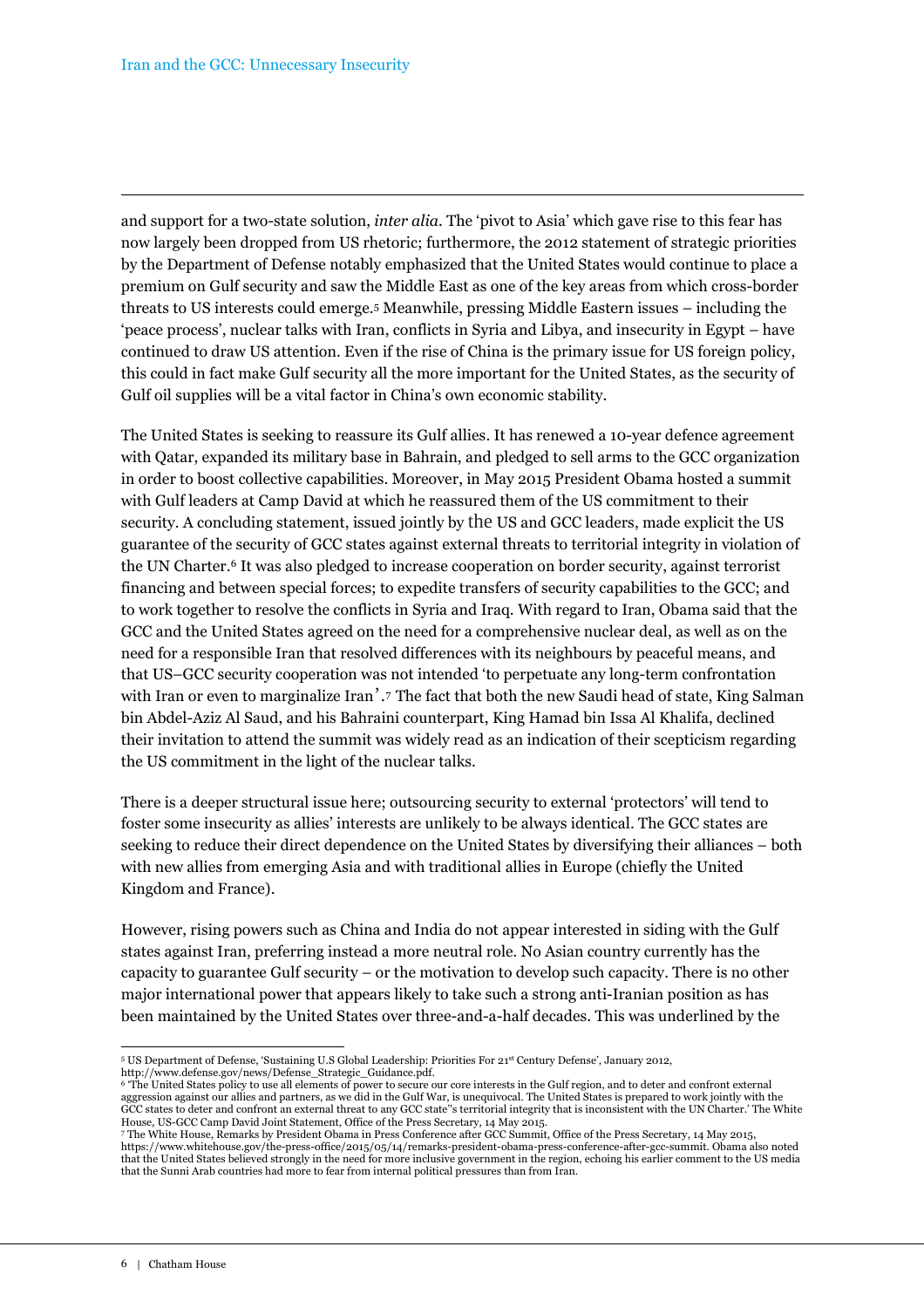unanimous decision of Pakistan's parliament in April 2015 to turn down a Saudi request to send troops to fight the Houthis in Yemen; deputies expressed concerns about the implications for the domestic sectarian balance in Pakistan, and also highlighted the risk of overstretching an army that is already tackling an internal insurgency. Pakistan's position was supported by China, which – like Russia – had urged a ceasefire in Yemen. China wants to import oil from both Iran and the Gulf states. India, too, is keen to trade with both sides of the Gulf. The growing role of Asian powers in the Gulf, and the question of whether their increasing economic clout will eventually lead to some involvement in Gulf security, is a long-term mega-trend that both Iran and the Gulf Arab monarchies will need to manage – potentially raising some common interests.

## **The regional dimension**

The violence in Iraq since the US-led regime change of 2003 has deepened the divide between the GCC countries and Iran. It has also contributed to the regional grievances over the role of the United States – first in backing Iraq in its war with Iran, and then in overthrowing Saddam Hussein against the wishes of most of the Gulf states (with the exception of Kuwait). A common perception among Gulf Arab monarchies is that the 2003 invasion of Iraq handed a key Arab country over to Iran's sphere of influence, whether or not this was intentional, and that US inaction over what the then Saudi foreign minister, Prince Saud Al Faisal bin Abdel-Aziz Al Saud, held to be an 'occupation' of Syria represents an alarming repetition of the same. In discussions with the author of this paper, sources close to the GCC elite have even expressed the view that the US administration is now turning a blind eye to Iranian expansionism, and that if a situation similar to the 1990 Iraqi invasion of Kuwait was to emerge today, it is debatable whether the United States would come to the rescue in the way it did then. This suggests that the Gulf states' trust in their long-time ally is deeply compromised.

There is a widespread view within the Gulf Arab states that the rise of ISIS is simply a reaction to the sectarian policies pursued by Iran and its allies in the Iraqi and Syrian authorities, or that it is even a creation of Iranian intelligence. In one indication of the depth of such anxieties, in May 2015, when ISIS claimed responsibility for a suicide bombing at a Shia mosque in Saudi Arabia, a number of commentators on Gulf television stations suggested that the real culprit was Iran. Meanwhile, mainstream Iranian analysis portrays Saudi Arabia and other Gulf states as the primary sponsors of ISIS and other jihadi groups, given that Gulf governments are supporting Syrian armed opposition groups, private money has flowed from the Gulf to jihadi groups, and that there may also have been covert intelligence support for some of the latter. Regional states should in theory have some common interest in confronting ISIS, but their ability to act together is in reality weakened by this blame game.

In the case of Yemen, the Houthis' capture of Sanaa has led some diplomats and regional analysts to argue that Iran is expanding its role in the Gulf. However, the Houthis' takeover has had more to do with Yemeni domestic dynamics<sup>8</sup> than with Iranian intervention. The Gulf states questioned why

 $\overline{a}$ <sup>8</sup> These include the progress and flaws of the largely elite-level national dialogue process, the desire to influence the outcome of a possible federal division of Yemen, the formation of an alliance of convenience between the Houthis and secularist former president Ali Abdullah Saleh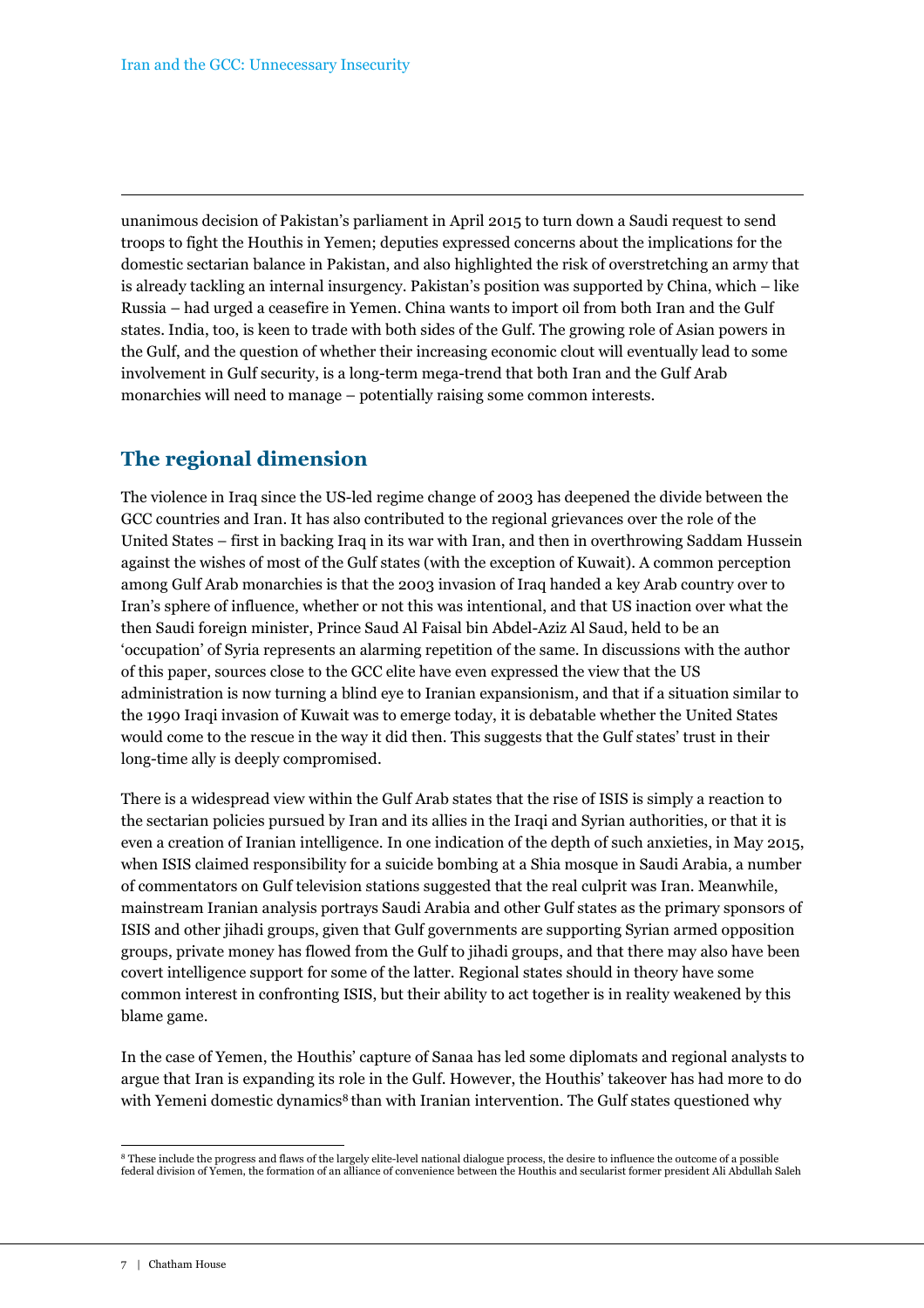the United States was not doing more to reverse the Houthi coup, and key members of the Gulf Arab elites took the view that this was because the US administration was accommodating Iran. Saudi Arabia took the initiative in assembling a nine-country Arab coalition to carry out and lead Operation Decisive Storm. The United States, for its part, would have preferred to focus on a political solution arising from UN efforts to negotiate a national unity government under Yemen's internationally recognized President, Abd Rabbu Mansour Hadi. The Obama administration had no inclination to become involved militarily, apparently concerned that Al-Qaeda in the Arabian Peninsula (AQAP) could benefit from direct US intervention. None the less, because Saudi Arabia is a close ally, the US government has reluctantly expressed its support for the Saudi-led airstrikes, even if some officials have leaked criticism of the civilian death toll.

#### **A seam of identity politics**

There is a seam of identity politics that exacerbates the mistrust between Iran and some of its Gulf Arab neighbours. It cannot simply be the case that Arab–Persian ethnic differences, or Sunni–Shia religious differences, mean that these countries are condemned to perpetual enmity; as is explored in more detail below, relations between Iran and the different Gulf states have varied over time, and each Gulf Arab monarchy has its own slightly different relationship with Iran. However, sectarian identities do affect how key decision-makers in each country construct their understanding of the national interest – and how they interpret the behaviour of others. In describing their disputes, officials and analysts from any one side tend to portray the other side as being motivated by a sectarian and expansionist ideology (whether 'Safavid' Iranian expansionism, bent on restoring the Persian empire, or 'Wahhabi' expansionism, a nickname for Saudi Salafism that Salafists themselves reject). These sectarian narratives tend to be politically convenient: they are used to discredit the other side as 'irrational', while mobilizing support from the same ethno-sectarian group with a potent combination of identity-based solidarity and fear. None the less, that they are politically expedient does not necessarily mean that these are not deeply held beliefs.

The 2003 regime change in Iraq, and the subsequent civil violence there, has not only shifted the balance of regional power politics by giving Iran a key Arab ally, but has also contributed to this polarization of narratives. Each side has blamed each other for the violence, based on a selective interpretation of a complex political history that informs two competing and highly divergent sets of collective memory. Within the GCC countries, officials and the media typically portray Iran and the Iraqi leadership as motivated purely by sectarianism – and thus bent on weakening and even killing Sunnis. (In response to the 2011 uprising in Bahrain, state media there stoked fears among the Sunni community that the same thing could happen to them, and this proved to be a politically useful tool with which to discredit the opposition.) The impact of brutal intra-Shia violence is played down in comparison. In Iran and among Iraqi Shia communities, by contrast, more emphasis is placed on the ruthlessness of Saddam Hussein's regime, which was backed financially and politically by most of the GCC countries when it repressed domestic dissidents (who were

and his military allies, and the opportunity that the mass protests over fuel prices in the summer of 2014 afforded the Houthis to expand into the capital.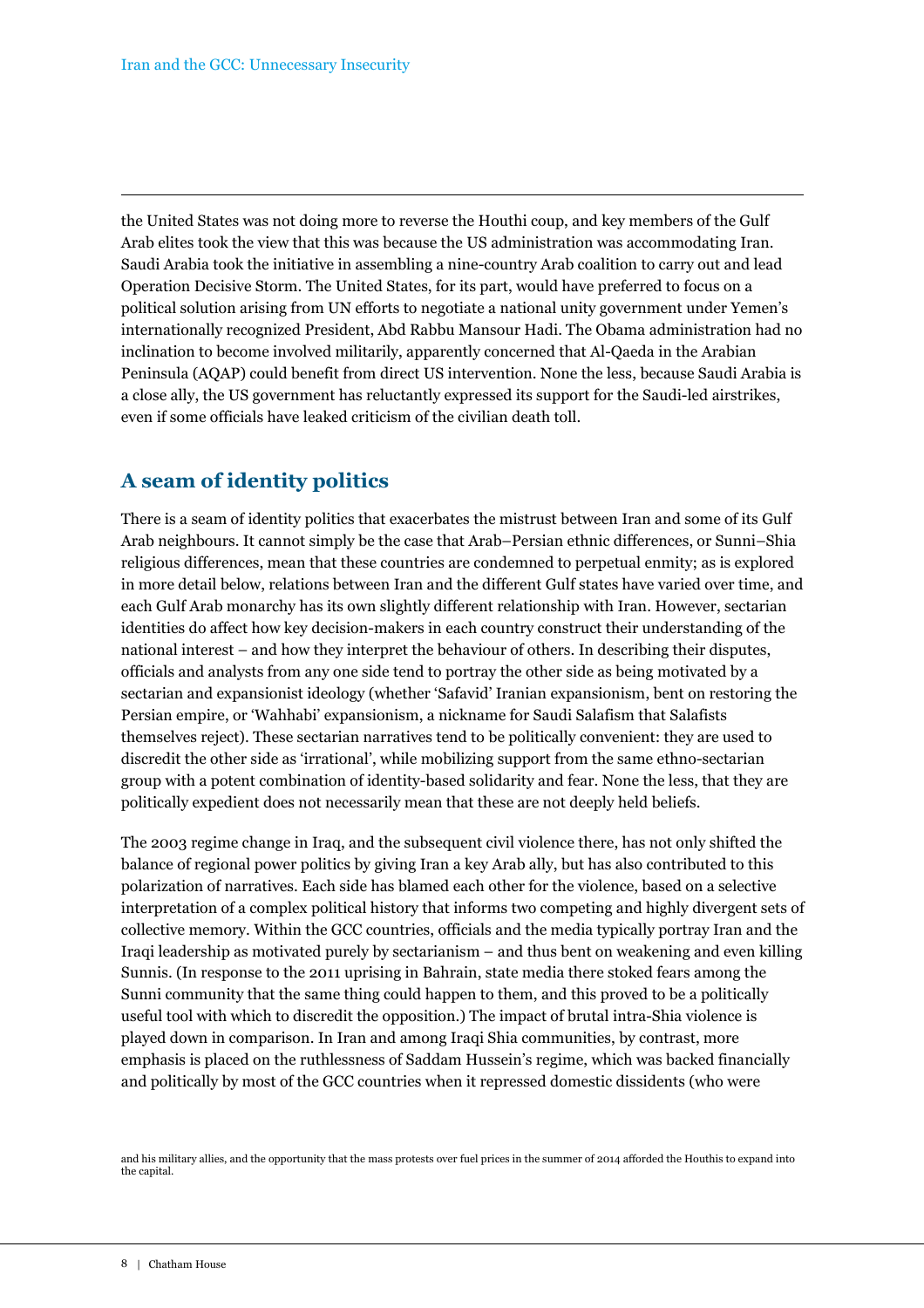mostly – though not exclusively – Shia, and some of whom later joined Iraq's post-2003 government) and in the war with Iran in 1980–88. They also hold the Gulf states responsible for some of the jihadi terrorism that they have experienced. To understand the persistent violence and sectarianism in Iraq requires an understanding of the pre-2003 history. Members of the country's ruling elite tend to portray themselves as victims of authoritarianism and sectarianism, while others see them as perpetuating both these destructive factors, and these two narratives on Iraq's recent political past feed into the polarization over current events.

#### **Beyond zero-sum analysis**

The zero-sum analysis whereby gains for Iran could only be the flipside of losses for the Gulf Arab states is not universally shared in the Gulf. There are important differences among the GCC members in terms of their attitude to Iran, their interest in cooperation, and their perception of the influence that Iran has among Gulf Shia populations. This is partly due to differences in size, given the massive asymmetries between the three countries with large populations – Iran, Iraq and Saudi Arabia – and the five smaller Gulf Arab states, which have less than six million nationals between them as well as large resource endowments to protect. Historically, the smaller countries have tended to hedge their bets, seeking to maintain reasonably good relations with all three of the larger powers.<sup>9</sup>

Most striking is the role of Oman, which has a long tradition of maintaining good relations with Iran as well as with the other Gulf monarchies, and which acted discreetly to facilitate secret talks in 2013 between Iran and the United States. In the 1970s Iran under the Shah helped Oman's new ruler, Sultan Qaboos, to put down the Dhofar uprising, working in cooperation with the British army. Oman did not oppose the Iranian revolution, nor did it join other Gulf states in helping to bankroll Iraq in the war with Iran. Sultan Qaboos has a rare degree of access to the office of Iran's Supreme Leader, Ayatollah Khamenei; and, seemingly in a show of solidarity with the regime in Tehran, he was the first foreign leader to visit Iran after the disputed 2009 presidential election. (Mahmoud Ahmadinejad's re-election had given rise to allegations of large-scale vote-rigging, and was followed by mass protests which were put down harshly by the Iranian security forces.) More recently, Oman has concluded a gas supply deal with Iran, and should sanctions on Iran be revoked, Omani officials and businessmen see great potential in developing the country's trade with its larger neighbour. In line with its general principle of non-intervention in foreign affairs, Oman opted not to send troops to Bahrain in 2011, or to Yemen in 2015.

Qatar, then the poorest of the Gulf states, also avoided taking sides in the Iran–Iraq war. It has since emerged as a more powerful political and financial player, and has continued to maintain reasonable relations with Iran – most prominently when the then emir invited President Ahmadinejad to the GCC summit in Doha in 2007. However, Qatar's relations with Iran deteriorated sharply from 2011, with the two countries strongly backing opposing sides in Syria, but some renewed outreach is now under way.

<sup>9</sup> Saudi Arabia's proposal to deepen the GCC into a Gulf Union is intended partly to address the security fears of the smaller Gulf states, but is unlikely to be realized precisely because some of these fears relate to Saudi Arabia itself (in terms of its propensity to dominate a union in which it is by far the largest player).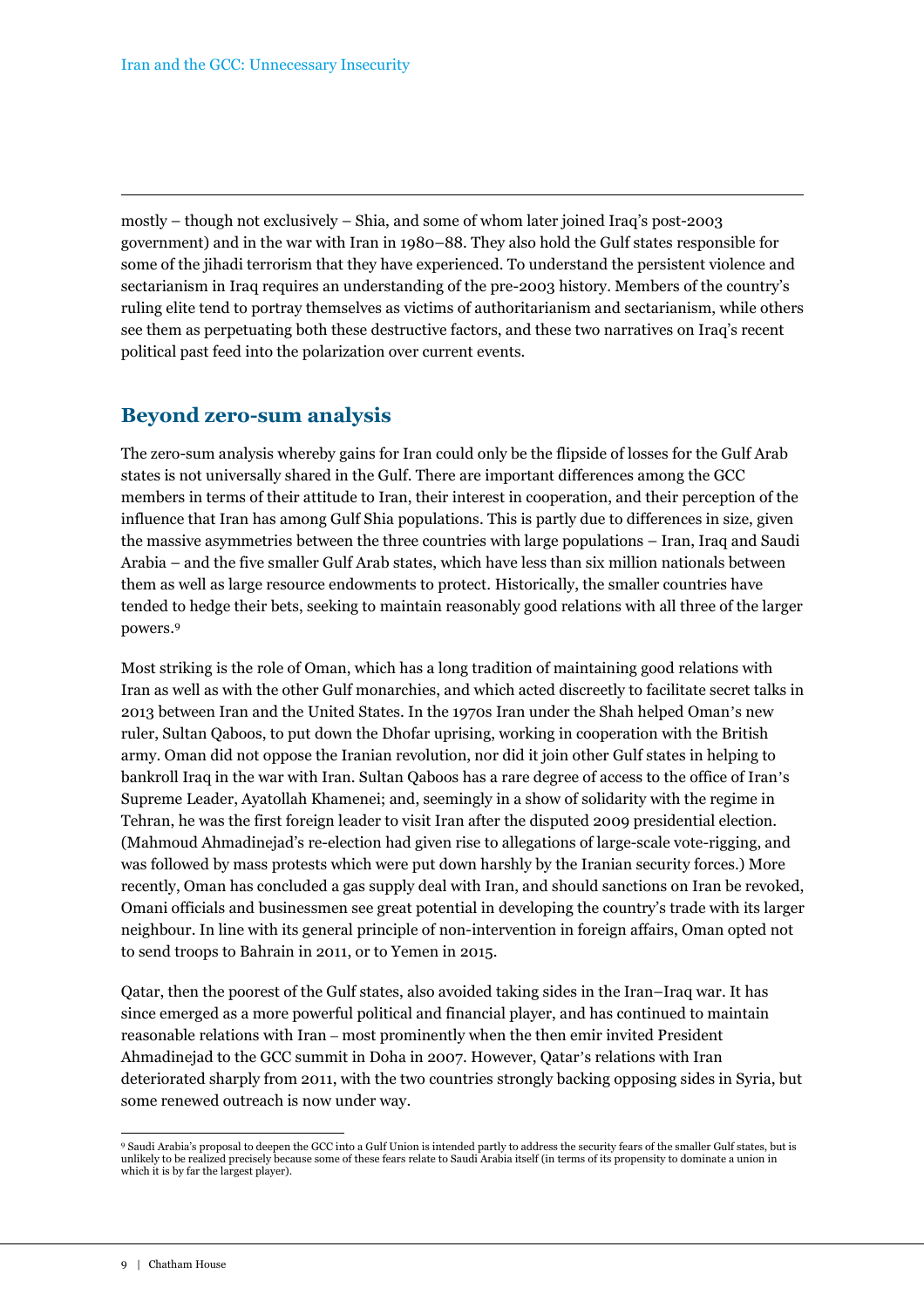Dubai's long-standing business and trade links with Iran have suffered in recent years with the tightening of financial sanctions, and under pressure from both the United States and Abu Dhabi to crack down on sanctions-busting. In 2014 the ruler of Dubai, Sheikh Mohammed bin Rashid Al Maktoum, argued that sanctions on Iran should be revoked, stating, 'Iran is our neighbour and we don't want any problem … If they agree peace with the Americans and the Americans lift sanctions, then everyone will benefit.'<sup>10</sup>

The different Gulf views of Iran have also varied significantly over time. The states' mutual history offers plenty of material from which narratives of permanent Arab-Persian rivalry can be constructed, but also plenty on Arab-Persian cooperation. Even over the past decade-and-a-half, relations have waxed and waned; efforts at rapprochement – and at developing trade – were made during under the presidency of Mohammad Khatami (1997–2005). Indeed, in 2004 the then Iranian defence minister, Ali Shamkhani, became the only Iranian to receive Saudi Arabia's highest honour, the Order of Abdel-Aziz Al Saud, for his efforts in defusing tensions between Iran and the Arab states. Relations deteriorated again under the presidency of Mahmoud Ahmadinejad (2005– 13). That the rapprochement under President Khatami was short-lived has also damaged confidence: Gulf elites take the view that Khatami's pleasant rhetoric essentially masked what was still a hard-line regime, and suggest that Hassan Rouhani, elected to the presidency in 2013, may be offering more of the same. One potential positive is that Rouhani has made Shamkhani the head of Iran's Supreme National Security Council. However, the newly empowered princes of Saudi Arabia's younger generation have for the most part taken a hawkish line on Iran.

Even under the Ahmadinejad presidency, Bahrain initially sought a long-term gas import deal with Iran, and Ahmadinejad visited Bahrain in 2007 to sign a framework agreement for this. After Ahmadinejad's disputed re-election in 2009, the Bahraini information ministry briefly suspended the publication of the country's oldest newspaper, *Akhbar Al-Khaleej*, which had run a column that was fiercely critical of Khamenei, and Bahrain's foreign minister met with the Iranian ambassador to smooth ruffled feathers. In 2012, by contrast, at a time when tensions with Iran were running high, the author of the same column was made Bahrain's information minister.

While disputes between Iran and the GCC states are often portrayed in regional and international analysis as being motivated by sectarian or ethnic difference, in reality they also have shared identities that they can build on when it suits them to do so. Above all, they share an Islamic identity. Iran and Saudi Arabia may compete over their interpretation of Islam, but when they want to reach out to each other, Islamic identity is important avenue – as was seen when Ahmadinejad and the then King Abdullah were photographed holding hands at the 2011 Islamic Summit in Saudi Arabia. They also share identities as Middle Eastern powers and as countries with a long history of trading and migration around the Gulf waterway – even if they cannot of course agree on its name. Many families have cross-Gulf links, including Persian business communities (Sunni *huwala* and Shia *ajam*). As the above analysis has outlined, each of the Gulf Arab countries has a different relationship with Iran, indicating that relations are not simply determined by religious or ethnic difference.

 $\overline{a}$ 10 Simeon Kerr, 'Dubai keen to capitalise on Iran opening', *Financial Times*, 21 January 2014, http://www.ft.com/cms/s/0/4acb7a40-7f6b-11e3-b6a7-00144feabdc0.html#axzz3eeUVPEA4.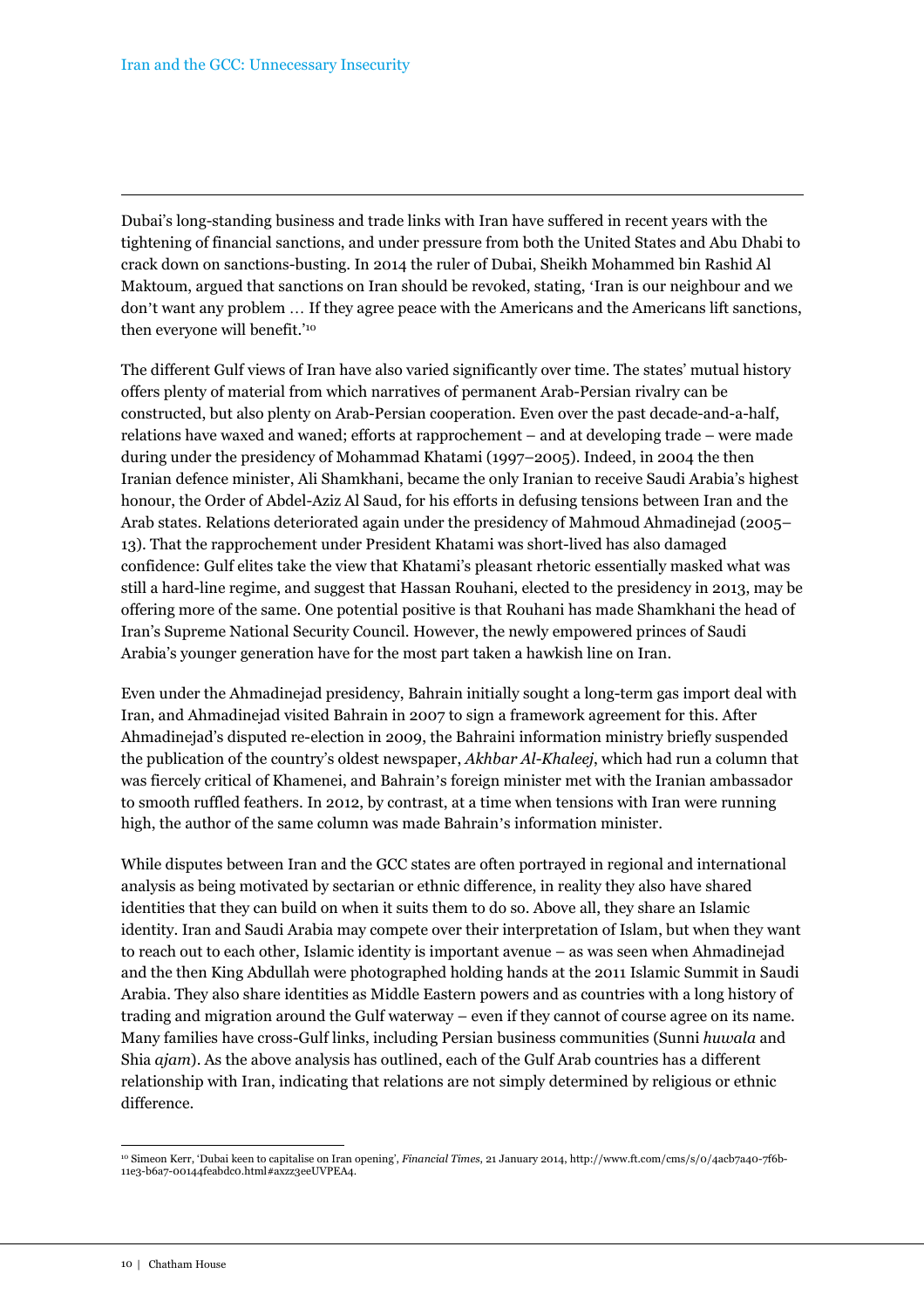Beyond the sphere of government, there are also many analysts and politicians in the Gulf Arab region who are critical of the US footprint in their countries, are sceptical about the track record of Western military intervention in the Arab world, and who argue that too large a share of the region's financial resources are being committed to Western-manufactured armaments. Saudi Arabia is now the world's biggest arms importer by value, with defence imports of \$6.5 billion in 2015 according to IHS Jane's data.11 Most GCC countries spend more on defence than on health and education combined. While the Gulf Arab states source most of their weaponry from Western countries, Russia has used the April 2015 Lausanne framework agreement on Iran's nuclear programme to justify revoking its ban on the sale of anti-aircraft missiles to Iran. Reducing tensions between the Gulf Arab states and Iran could eventually allow for some of the countries' resources to be redirected from defence spending to more productive investments.

However, the tendency towards zero-sum thinking – not just among governments, but also in public opinion – is being accentuated by the brutal violence in Syria and Iraq. For the Gulf Arab countries, that the United States is doing little to prevent the mass slaughter there adds to their scepticism about its commitment to regional security, and is frequently interpreted as an indication that the US administration is inclined to appease Iran. While both Iraq and Syria are Arab countries, the role of Iran in backing both governments is emphasized in Gulf Arab depictions of the conflicts there, and there is a heavy focus on 'Shia' (often conflated with Alawi and other non-Sunni) violence against Sunnis. This is of course only a partial picture of the complex violence. But, crucially, the abuses by Iran's allies have damaged perceptions of Iran not only among regimes and elites but also among the people of Arab countries, and have compromised the credibility of Iran's claims to stand up for human rights elsewhere.12 Data on public opinion in the Gulf are very limited, but surveys in Qatar show that perceptions of Iran have become much more negative over the past few years. In 2010, for example, the Social and Economic Survey Research Institute (SESRI) at Qatar University asked a sample of Qataris which country they believed posed the greatest threat to Qatar. In that year just 17 per cent named Iran, while 50 per cent argued that no country posed a threat. By 2012, however, 50 per cent cited Iran as the biggest threat.13 The survey findings did not elaborate on why this was the case, but the change in perception is likely to relate to Iran's policies on the Syrian uprising, which have been highlighted on a daily basis by the Qatari and wider Gulf media.

<sup>11</sup> Niall McCarthy, 'Saudi Arabia Has Become The World's Largest Arms Importer', *Forbes*, 10 March 2015,

http://www.forbes.com/sites/niallmccarthy/2015/03/10/saudi-arabia-has-become-the-worlds-biggest-arms-importer-infographic/. <sup>12</sup> In 2007, for instance, the elected chamber (mostly comprising Sunni MPs) of the Bahraini parliament voted unanimously that the country should not allow the United States to use bases in Bahrain for any attack on Iran – an important symbolic gesture, although non-binding. Such a vote would be highly unlikely to pass today. Public support for Hezbollah also seems to be much reduced since the height of the movement's

popularity in late 2006.<br><sup>13</sup> Chatham House Middle East and North Africa Programme, Workshop Summary, 'Regional Tensions and Community Relations in the Gulf', September 2014, http://www.chathamhouse.org/sites/files/chathamhouse/field/field\_document/20140926RegionalTensionsGCC.pdf.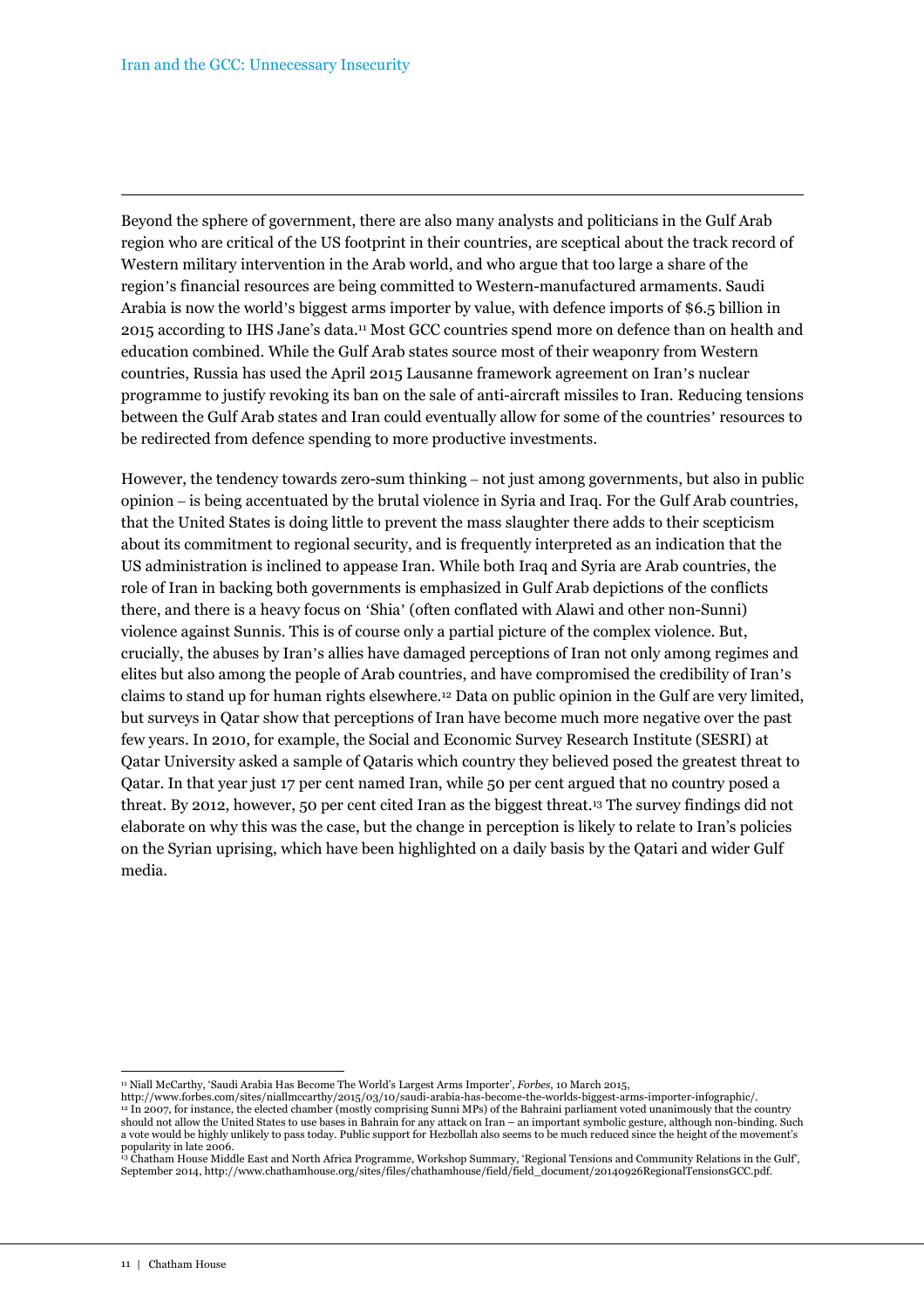#### **Interstate tensions and internal community relations**

The political situation of Shia communities in the Gulf Arab countries can be another source of friction, and there are also some issues around the position of Sunni Muslims in Iran. Some GCC governments – chiefly in Saudi Arabia and Bahrain – periodically accuse Iran of stoking unrest among their Shia populations, while Iran, for its part, criticizes its rivals in the Gulf for repressing Shia religious and political rights. Yet Oman and Kuwait, where Shia minorities are better integrated, are less fearful of Iran using their Shia communities as an entry point for fomenting dissidence. Indeed, the fact that there are Arab Shia, as well as Sunni Persians, playing an important role in politics and business in at least some of the Gulf Arab states indicates that narratives of an essential or permanent clash of interests between supposedly monolithic Sunni– Shia or Arab–Persian populations are off the mark.

Overall, the influence of Iran over Shia communities in the Gulf is overstated both by Gulf Arab governments, who are anxious about this, and by Iran, which has an interest in talking up its role. The extent of Iranian influence is complex, multidimensional (religious, political, social, media, etc.), and varies between countries and over time. In terms of religious influence, the majority of Gulf Shia look to Najaf rather than Qom. As elsewhere in the Shia world, the Iraqi cleric Ayatollah Ali Al Sistani, who takes a more quiescent view on the role of clerics in politics, is a more popular *marja'* than is Ayatollah Khamenei. There are also substantial Shirazi communities, especially in the Eastern province of Saudi Arabia (including that area's most influential cleric, Hassan Al Saffar), as well as other, smaller communities (including Zaydis, Shaykhis and Ismailis). The extent to which Iran has political influence does not correlate exactly with the extent to which Khamenei has religious influence. Neither does sympathy among some Gulf Arab Shia with the Iranian political system necessarily mean disloyalty to their local regimes. However, Shia communities often sympathize with other Shia populations in the region in the face of a sense of shared threat: during 2015, for example, several prominent Shia in Kuwait and Bahrain have been arrested for tweeting criticisms of the Saudi-led airstrikes in Yemen. Many Shia in the Gulf are also concerned about the local social impact of the heightened anti-Shia rhetoric that is being used to mobilize public opinion against Iran and the Houthis in much of the Gulf Arab media.

The extent to which the various Shia communities in the Gulf actively support their governments is largely affected by local factors. In Kuwait Shia form a substantial minority of the population, are well integrated into the local economy, and include many of Kuwait's wealthiest merchants. They tend to be broadly supportive of the government; for instance, in the 2012 parliamentary elections, which were widely boycotted by the (mostly Sunni) opposition, there was a disproportionately high turnout in Shia areas. By contrast, the majority of the population of Bahrain are Shia, and there are wealthy Shia merchant families, but they are subject to significant economic discrimination; most support opposition groups of various stripes, and in the 2011 parliamentary by-elections, which were boycotted by the (mostly Shia) opposition, turnout in the majority Shia districts was just 17 per cent. Oman, meanwhile, also has a wealthy and well-integrated Shia minority.14 It is largely

 $\overline{a}$ <sup>14</sup> Many are called *lawatiya*, originally from India, a community that has been given the status of an Arab tribe with the Arabized tribal surname Al Lawati.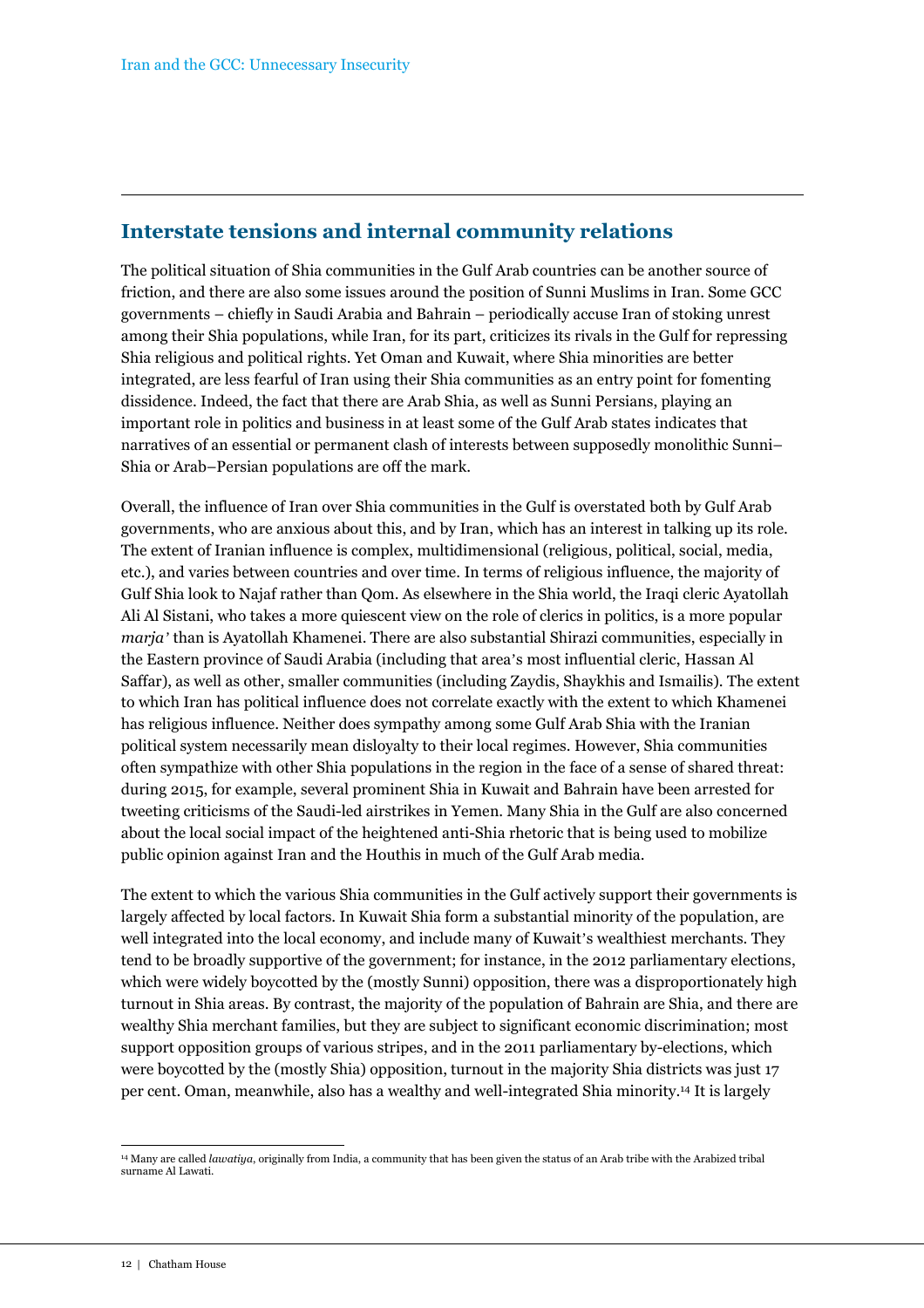local political circumstances, including the opportunities that local political systems afford for the inclusion of their Shia populations, that determine these differences in political behaviour.

Such behaviour changes over time. In the early years of the Iranian revolution, the Iranian example inspired other Shia revolutionary movements in the Gulf, including in Bahrain, Kuwait and Saudi Arabia, building on the pre-existing political and religious beliefs of Shia activists from Iraq (especially the Dawa party) and elsewhere. From the late 1990s, the opening of more space for political participation by Shia activists within Saudi Arabia and Bahrain encouraged the development of Shia reformist movements, such as Al Wefaq in Bahrain and Islahiyya in Saudi Arabia, that focused on working within their national political systems. The Iranian government, for its part, has since tended to avoid acting in ways that would bring it into overt political confrontation with Saudi Arabia, and in 2011 Tehran prevented Iranian student activists from taking an 'aid flotilla' to Bahrain. But in Iran's factionalized political system, there may be different – even contradictory – policies being pursued simultaneously by the foreign ministry and by elements in the Revolutionary Guards.

There are substantial elements within the ruling establishment in both Saudi Arabia and Bahrain who tend to view their Shia nationals as having at best questionable loyalty to the state, and at worst as being a 'fifth column' for Iran.15 This is manifested, for instance, in the exclusion of Shia from most security jobs. However, the risk to the governments in Riyadh and Manama is that over time the sustained rhetoric questioning Shia loyalty runs the risk of becoming a self-fulfilling prophecy.<sup>16</sup>

There appear to be some parallels in terms of the situation of Sunni citizens in Iran, although this is largely beyond the scope of the research conducted for this paper. There is no permanent Sunni mosque in Tehran, according to Human Rights Watch research,17 and Sunni religious leaders are appointed by Shia officials. Beyond the religious sphere, Sunnis rarely hold senior political positions in Iran (the deputy oil minister is a rare exception). Rouhani has pledged to work towards equality for Sunni and Shia Muslims before the law, but elements among the Iranian authorities appear to view Sunni Iranians as particularly susceptible to dissent. Again, the possibility of a selffulfilling prophecy arises.

Strikingly, an online survey of 1,600 nationals from four GCC countries (Saudi Arabia, Kuwait, Bahrain and Oman), examining the relationship between political views and sectarian affiliation, found that the majority of respondents agreed that the foreign policies of the United States, Iran and Saudi Arabia all contributed to increasing sectarian tensions in the GCC countries. Shia respondents were more likely to sympathize with Iranian policies, and Sunni respondents with those of Saudi Arabia, but the overall consensus was that both Iran and Saudi Arabia were

 $\overline{a}$ <sup>15</sup> This has become particularly ugly in Bahrain since the 2011 uprising, when the main focus of state propaganda against the opposition was the narrative that these were Iranian-backed agents seeking to impose a Shia Islamic state – although Bahrain was unable to show any evidence of this to its Western allies, to the UN or its own international lawyers.

<sup>16</sup> While Bahrain's claims of Iranian meddling in 2011 lacked international credibility, the UK defence establishment now suspects that there is an Iranian link to some recent discoveries of explosives. Radicalization is certainly taking place in Bahrain, and it is quite possible that elements of the opposition, seeing few international supporters willing to help the country's peaceful protest movements, want outside assistance in obtaining weapons.

<sup>17</sup> Human Rights Watch, 'Iran: Lift Restrictions on Sunni Worship; Keep Promise to Allow Sunnis Religious Freedom', 9 November 2013, http://www.hrw.org/news/2013/11/09/iran-lift-restrictions-sunni-worship.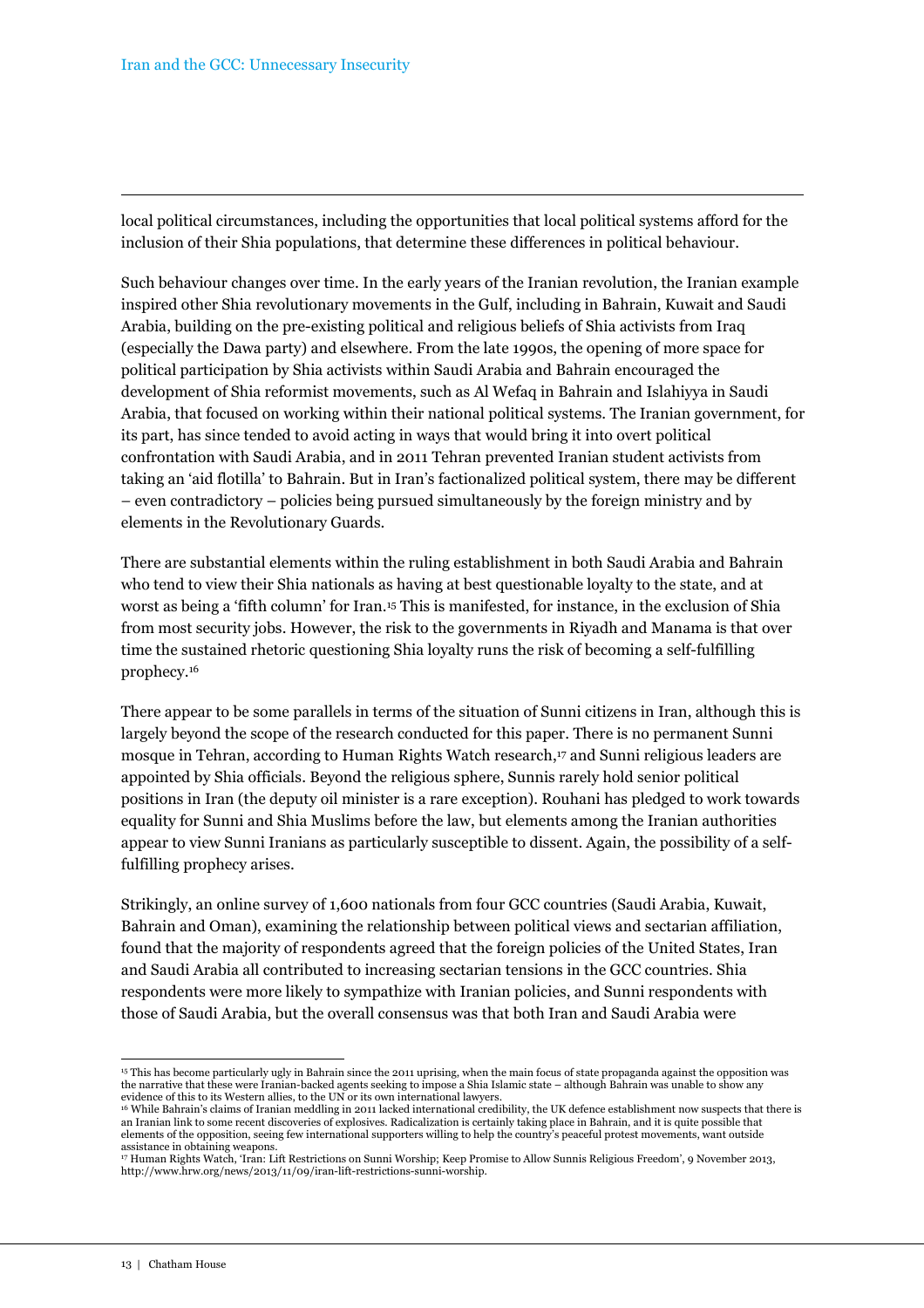contributing to sectarianism.18 Thus, the outcome of the current zero-sum mentality may be a 'loselose' situation for both countries.

#### **What would a rapprochement look like?**

At present, the tensions between Gulf Arab states and Tehran appear only to be intensifying, given their opposing stances on Yemen as well as the ongoing conflict in Syria. Yet there are some voices on both sides that argue that Iran and Saudi Arabia, the two largest countries in the Gulf region, need to resolve their differences – and that failure to do so may risk a sectarian conflict that could last for decades. It is also noteworthy that some key Saudi and Iranian voices have suggested that regional issues should be included in the international talks over Iran's nuclear programme, while various GCC officials have emphasized their view that the GCC should have been included at the negotiating table. This implies that they recognize a need for the regional order to be negotiated politically, although they will have different ideas of what this means. Iranian decision-makers regard their country as a power that is now in the ascendant after a long period of unfair isolation and repression, led by the United States and supported by regional powers who between them bankrolled Iraq's war against Iran. Saudi Arabia regards Iran's reasserted influence as illegitimate expansionism. Riyadh has repeatedly articulated a desire for regional stability, preserving a broadly pro-Western order in which it has enjoyed a generally secure and prosperous position. In both cases, however, the national interest of each country may be evolving, and may be redefined by relatively new leaders. If Iran does make peace with the United States, this will be a step change for a revolutionary regime that has founded much of its foreign policy on resistance to that power. The Supreme Leader has therefore adopted the rhetoric of 'heroic flexibility' to describe this shift, portraying the negotiators as cleverly extracting the maximum concessions from the United States, rather than making compromises. The extent of the *volte-face* that will be required, and the internal political divisions inside Iran over such a strategy, implies that even if a détente with Washington is achieved, it may take a long time for this to become a 'warm' peace.

The accession of King Salman, in February 2015, has meanwhile given rise to a broader transition in Saudi policy-making, with a new generation of princes and technocrats brought to the fore. The newly appointed foreign minister, Adel Al Jubeir, was previously Saudi Arabia's ambassador to the United States, where he is believed by the Saudi authorities to have been the target of an assassination plot sponsored by Iran's Revolutionary Guards in 2011; this hardly bodes well for relations between Riyadh and Tehran. The intervention in Yemen suggests that the newly empowered princes (especially the king's son Mohammad bin Salman, who holds the defence portfolio as well as being deputy crown prince and head of the royal court) want to strike a more activist stance in the region – so far manifested in a heavy emphasis on military might. This appears to have garnered popular support (as far as it is possible to tell in Saudi Arabia, where openly criticizing the war is risky), but sustaining such support will also require the military element to be backed up by political and diplomatic achievements – whether finding a political conclusion to the war in Yemen, or consolidating opposition gains in Syria.

 $\overline{a}$ <sup>18</sup> Survey carried out by the Gulf Centre for Development Policies, Gulf University for Science and Technology, Kuwait. Cited in 'Regional Tensions and Community Relations in the GCC'.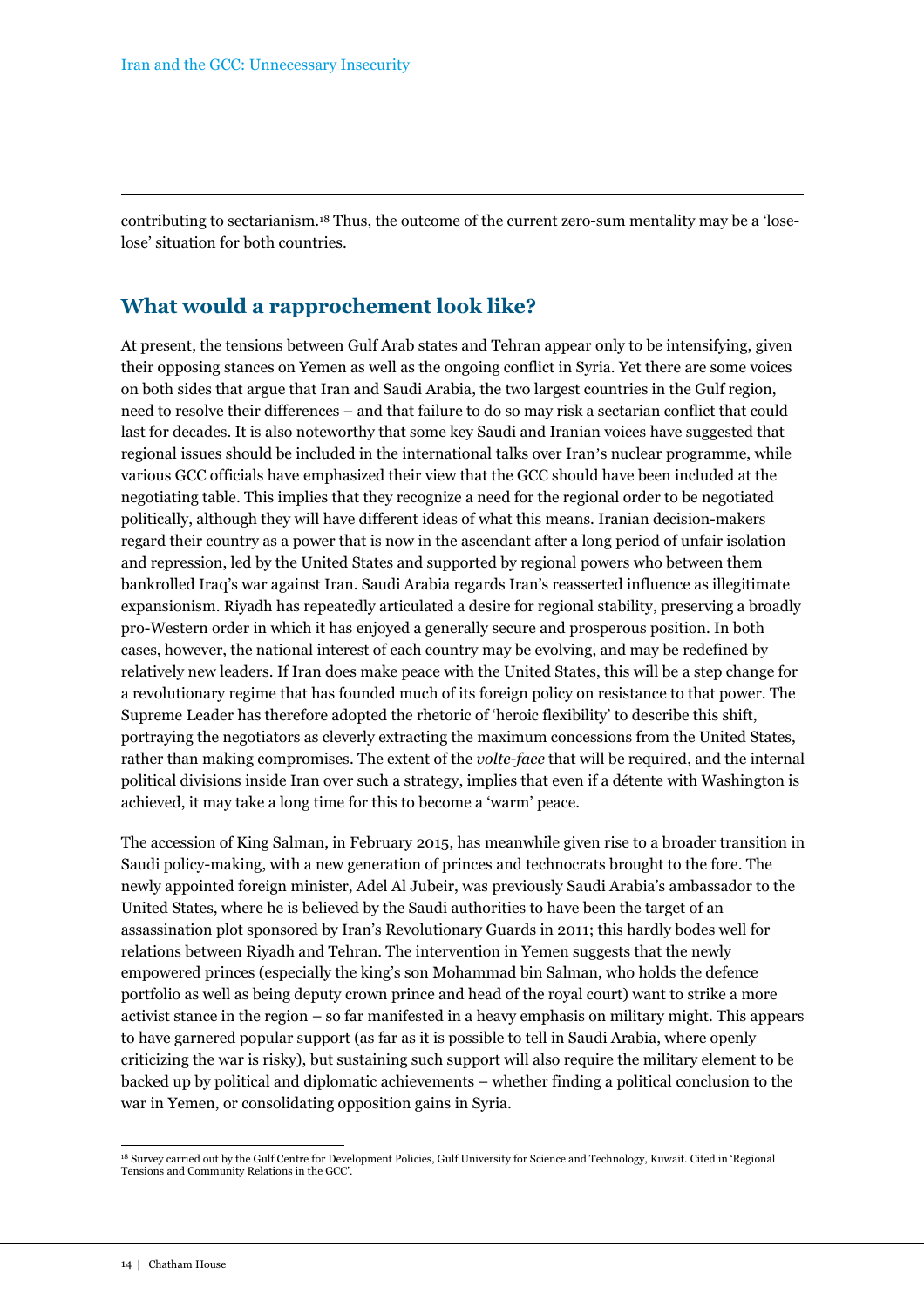There are a few voices in Saudi Arabia arguing for a new approach in relations with Iran, although these currently appear to be in the minority and are largely outside foreign policy decision-making circles. For instance, the new information minister, Adel Toraifi, also appointed in 2015, wrote his PhD thesis on the history of the Iranian–Saudi rapprochement. He argued at the time that the rapprochement of 1997 showed that the two countries have the potential to overcome structural causes of rivalry and achieve normalization; that the usual explanations given for their rivalry failed to explain why relations had gone through periods of improvement and periods of tension; and that there were plenty of precedents showing Saudi Arabia improving its relations with countries with which it had significant ideological differences, including China.<sup>19</sup>

There has been high-level diplomatic engagement between Iran and some of the Gulf states since Rouhani's election as president in June 2013. Iran's new Minister of Foreign Affairs, Javad Zarif, visited the UAE, Qatar, Kuwait and Oman in November–December of that year; and also in late 2013 the Qatari foreign minister, Khalid Bin Mohammad Al-Attiyah, stated that while Qatar and Iran were at odds over Syria, Qatar did not consider Iran its enemy and was saddened 'by the current tendency  $\dots$  to create a virtual enemy'<sup>20</sup> – rhetoric that contrasted with much of what was coming out of Saudi Arabia. The Saudi and Iranian foreign ministers met on the sidelines of the UN General Assembly in September 2014, but attempts to bridge the gap between the two states were weakened by the military escalation by the Houthis in Yemen at this time.

It is likely that Iran and its Gulf Arab neighbours will remain divided in their respective world views, ideological stances and visions for the region. Beyond their rhetorical positions, they may none the less be able to find some common interests, notably: avoiding worsening conflicts between Sunni and Shia across the region – including possible sectarian conflicts involving minorities within their own territories; preventing Syria and Iraq being havens for militant groups; and protecting the territorial integrity of the existing states, including their own.

A rapprochement would need to address mutual fears, even though it may be difficult for either side to see the other's concerns as realistic or genuine. For Saudi Arabia, the UAE and Bahrain, the chief preoccupations are that their sovereignty is being undermined through the stoking of internal dissent, and the risk of being encircled by pro-Iranian forces. Iran also fears encirclement, both by US bases and by jihadi groups that it regards as proxies of Gulf states.21 Resolving the crisis in Bahrain will require that the government in Manama addresses the fundamental local issues over the distribution of power and wealth, and this should be negotiated among Bahrainis themselves.<sup>22</sup> But such a process would be helped by an understanding between Saudi Arabia and Iran that Bahrain should not be another arena for proxy conflict between them, as this might jeopardize broader Gulf security to the detriment of both countries. In the Gulf itself, the issue of the three disputed islands claimed by the UAE and Iran needs to be addressed. It could potentially be

<sup>19</sup> Al Toraifi, Adel (2012) 'Understanding the role of state identity in foreign policy decision-making: the rise of Saudi-Iranian rapprochement (1997-2009)', PhD thesis, The London School of Economics and Political Science (LSE), http://etheses.lse.ac.uk/683/.

<sup>&</sup>lt;sup>20</sup> Speech at Chatham House, 4 December 2013.

<sup>21</sup> Iran blames Saudi Arabia for the growth of jihadi movements in Syria and Iraq, arguing that Saudi intelligence is repeating the strategies that it previously used in Afghanistan, and that it is playing a sectarian card for political advantage. Saudi security officials, meanwhile, argue<br>that Iran is indirectly responsible for inciting sectarian jihadi groups t support of an Alawite regime against a largely Sunni uprising was itself a sectarian policy.

<sup>22</sup> This is explored in detail in Jane Kinninmont, *Bahrain: Beyond the Impasse*, Chatham House MENA Programme, June 2012, http://www.chathamhouse.org/publications/papers/view/183983.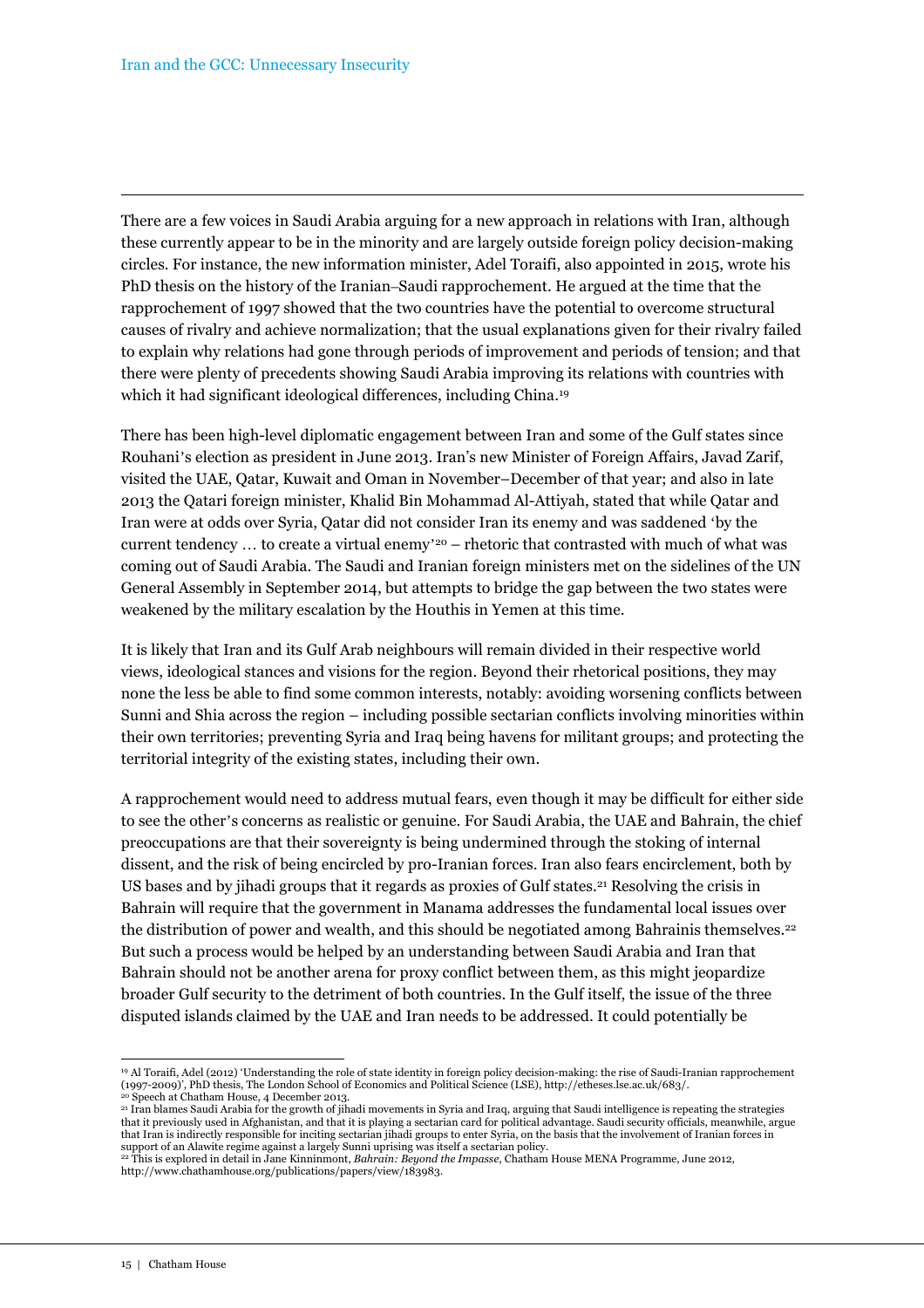referred to an international tribunal, as was the case with Bahrain's border dispute with Qatar over the Hawar islands (resolved by a judgment of the International Court of Justice in 2001).

More broadly, the increasing interest of rising Asian powers in securing the free flow of oil through the Gulf could represent an opportunity to reconceptualize Gulf security not as the burden or asset of a superpower, but as a 'global public good' that should be governed multilaterally. It is already noteworthy that while Iran has found it useful to make occasional threats about closing the Strait of Hormuz, such an action would today have more of an adverse impact on its ally China than on the 'Great Satan' – making this a profoundly risky tactic for Iran to deploy. There are questions and uncertainty for both Iran and the GCC states about how the shift towards Asia will be managed, and both sides could benefit from a dialogue on how the region might approach new partners with at least a somewhat less disunited front. In this regard, a multilateral framework may allow the countries to move beyond their existing positions – that Gulf security is the either business of the GCC, or of a GCC-plus-Iran – to look at how Iran and the GCC could co-operate in conjunction with other international powers to lessen the Iran–GCC asymmetry.

A basic accommodation on mutual security interests could be backed up by the promotion of trade and economic cooperation. There are already tourism, pilgrimage and flight connections between the two sides of the Gulf. Iranian officials have stated that the number of GCC tourists to the country has risen since Rouhani's election.23 A UAE-based hotel group, Rotana, announced in December 2013 that it planned to open hotels in Tehran and Mashhad in 2015; this would make it the first international hotel group to open new businesses in Iran since 1979. State-owned airlines from the Gulf monarchies, such as Emirates and Etihad, already operate regular services to cities in Iran. (Bahrain's Gulf Air suspended flights for political reasons in 2011, but has gradually resumed services.) An estimated 500,000 Iranian pilgrims visit Saudi Arabia for *umra* each year, although there are sometimes arguments over *hajj* visas or the treatment of Iranian pilgrims. In April 2015, for example, Iran suspended *umra* flights to Saudi Arabia after claims that Saudi police had sexually harassed two Iranian pilgrims, but it was considered that the action probably reflected wider political tensions.

Concerning the Gulf waterway, GCC states and Iran could also seek to work on developing common interests – and technical cooperation – in areas such as nuclear safety, cooperation against drugtrafficking, and protecting the waters and marine life of the Gulf against pollution and environmental damage. Multilateral forces could partner with both Iran and the GCC on such activities.

In the wider region, Saudi Arabia and Iran are backing different sides in Syria, Lebanon, Yemen and in the Palestinian territories, as well as having different views on Iraq. Tehran and Riyadh do not necessarily hold the solution to all of these situations, but they could help to de-escalate them. Taking any opportunity to pull back from this Saudi–Iranian 'cold war' would make it easier to resolve these other conflicts. To find solutions, however, both countries – and other international and regional powers – should emphasize the primacy of local, national actors in each case.

 $\overline{a}$ <sup>23</sup> Yeganeh Salehi, 'Shift in political climate brings GCC tourists back to Iran', *The National*, 19 January 2014, http://www.thenational.ae/world/iran/shift-in-political-climate-brings-gcc-tourists-back-to-iran.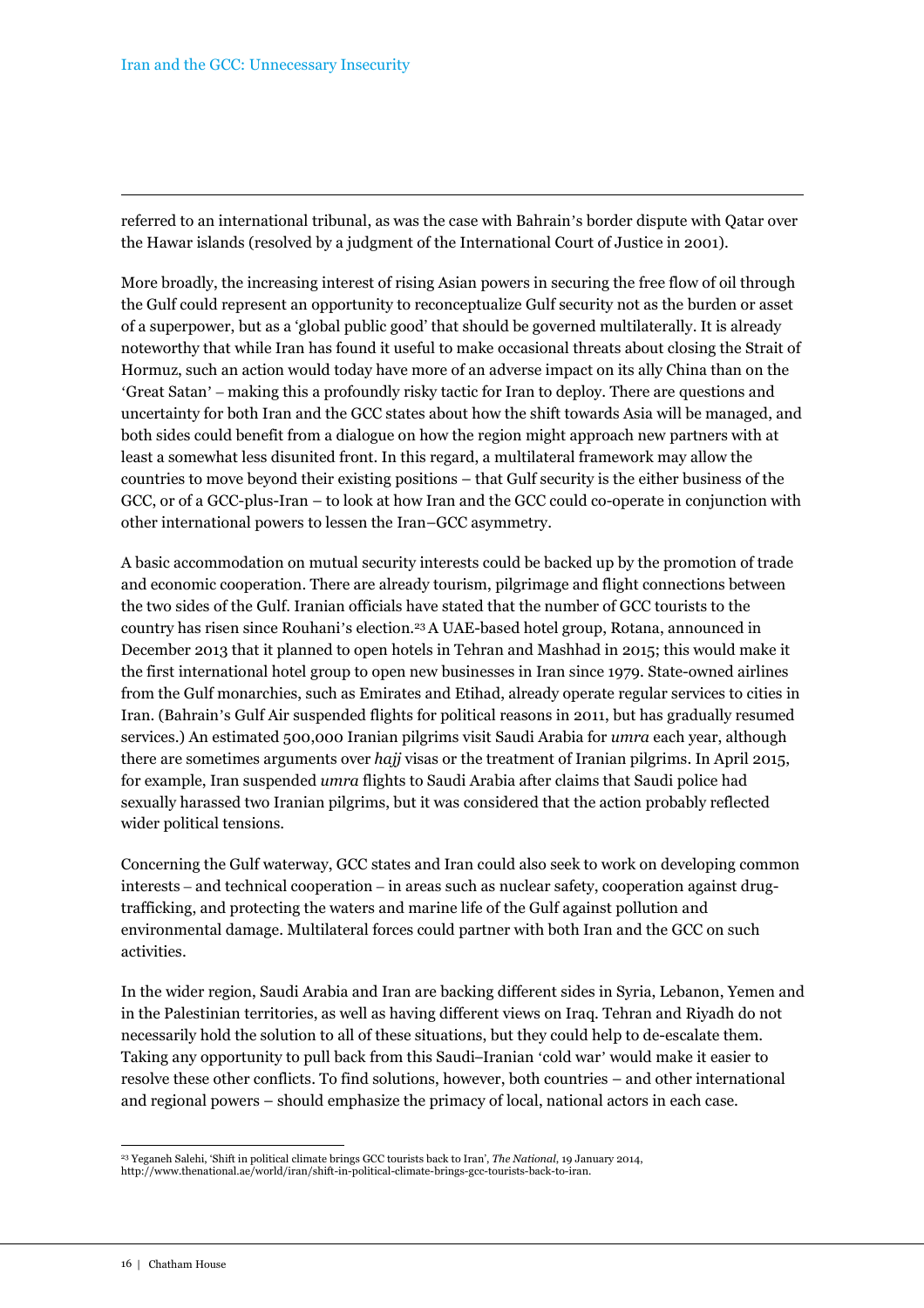Iraq represents a particular opportunity in this respect. One of the many issues dividing Iraq's political factions since 2003 has been whether the country should be more oriented towards Iran (which has close relations with the prime minister's Dawa party and other Shia Islamists) or Saudi Arabia (given that not only Sunni factions, but also the secular Shia leader Iyad Allawi, have called for Iraq to give primacy to its Gulf Arab neighbours).24 Saudi Arabia has largely seen this as a zerosum game: its reluctance to deal with the government in Baghdad is emphasized by the fact that it has not had an embassy there since 1990, although US officials have repeatedly advised Saudi Arabia that if it does not engage with Iraq, the latter will have no other option than to remain close to Iran. There is now a window of opportunity to build a more constructive relationship following the 2014 departure of Nouri Al Maliki, whose personal relationship with the late King Abdullah was poor. Saudi Arabia welcomed the arrival of the new Iraqi premier, Haider Al Abadi, while Iran stopped backing its former ally Maliki when it saw the extent of both domestic and international opposition to him in the wake of the seizure of Mosul by ISIS.

In Abadi, for the first time in some years, Iraq has a prime minister with whom both Iran and Saudi Arabia think they can work. Saudi Arabia notably invited Iraq to join a regional alliance against ISIS, and in June 2015 appointed an ambassador to be based in Baghdad for the first time since Saddam Hussein's 1990 invasion of Kuwait. The willingness of GCC leaders potentially to cooperate with Abadi indicates that changes in key officials – and not just structural differences – can be one of the factors determining relations at both country and personal level. However, Saudi Arabia and other Gulf Arab countries are worried by the growth of Iranian-backed Shia militias, in the form of the Hashd al Shaabi, in Iraq. Iran, for its part, is likely to feel vindicated in its support for these militias as they have helped recapture the city of Tikrit from ISIS, and such actions have encouraged some opinion-formers in the United States to see Iran as a potential ally against the greater enemy of ISIS. But if Iran wants to strengthen the Iraqi government, it can only do so by giving primacy to indigenous forces that include more Sunni Iraqis; Iranian-backed militias may help Abadi's government militarily, but they weaken it politically in terms of its ability to form a compact with the many Iraqis who fear Iranian intervention in their country. So far, there is no indication that Iran is supporting a more inclusive, cross-sectarian and national approach, and without this the Hashd al Shaabi and ISIS are likely to confront each other in an increasingly polarized and sectarian environment.

 $\overline{a}$ <sup>24</sup> Jane Kinninmont, Omar Sirri and Gareth Stansfield, *Iraq on the international stage: Foreign policy and national identity in transition*, Chatham House MENA Programme Report. July 2013, http://www.chathamhouse.org/publications/papers/view/192895.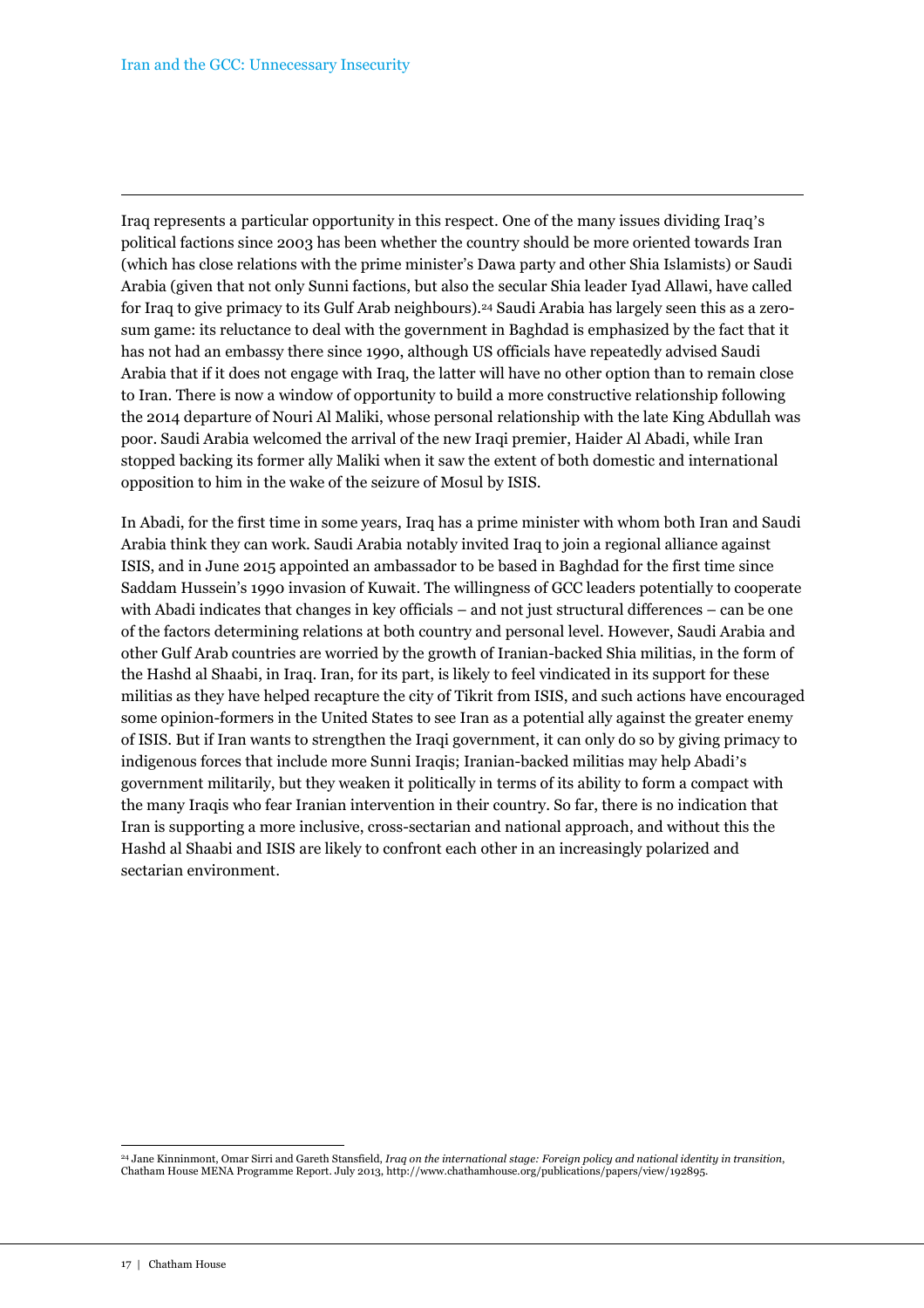## **Regional conflict resolution: A parallel track to the nuclear negotiations**

Opinion-formers in Iran have apparently tended to assume that a rapprochement with the United States would naturally lead to a rapprochement with the Gulf countries. This fits with the Iranian revolutionary narrative that the Gulf monarchies maintain their power mainly through Western backing, but are brittle, ageing and lacking in domestic legitimacy. However, the Saudi and UAE stance on Syria and Yemen may signal to them that Saudi or UAE policy does not necessarily follow a Western lead. Many Iranian analysts also interpret recent Saudi policy on the oil market (i.e. deciding not to cut production despite a sharp fall in global oil prices) as motivated by a desire to put pressure on Tehran.

If Gulf Arab countries do not trust the United States to represent their interests adequately in any putative rapprochement with Iran, and if Iran no longer thinks that the United States will bring the Gulf countries on board with it, it would be logical for both Iran and the GCC states to represent their interests themselves through high-level dialogue on the issues at stake between them. Gulf countries have maintained diplomatic ties with Iran, but there has not been the sustained dialogue at senior level as is usually required to make meaningful progress in regional diplomacy. In April 2015 Iran's Javad Zarif called for a regional dialogue under UN auspices 'to begin to address the causes of tension in the wider Persian Gulf region', starting with Yemen.<sup>25</sup>

The P5+1 negotiators have opted to keep the nuclear negotiations with Iran separate from issues of regional politics, an approach favoured by the United States. This has helped to insulate the process from various regional risks, and also, crucially, has helped maintain a united front among the P5+1; it is hard to imagine the United States, Russia and China being able to make such common cause throughout the process if the issue of Syria was also on the table. None the less, the nuclear negotiations are likely to alter the regional balance of power. A parallel track, focusing on the regional issues, is needed to guard against the benefits of the deal being outweighed by its costs. This need not aim to find a resolution to all the conflicts in which Iran, Saudi Arabia and some of its Gulf allies are at odds, since, as already stated, each of these will need a different, localized solution led by domestic players. But such a track could seek to achieve a detente between Iran and its Gulf neighbours, and this could help to unwind these other conflicts.

The process could potentially be facilitated by northern European (e.g. Nordic) countries that have less historical 'baggage' in the region, are seen as neutral brokers and are not involved in the nuclear talks; or it could be facilitated in partnership with non-aligned rising powers, such as Brazil or South Africa. (Brazil was in fact involved, with Turkey, in an early effort to mediate a nuclear deal between Iran and the West in 2010, which was rejected at the time by the United States.) The United States, the European Union, Russia and China could pledge to respect the outcomes of this parallel track.

http://www.nytimes.com/2015/04/20/opinion/mohammad-javad-zarif-a-message-from-

<sup>25</sup> Mohammad Javad Zarif, 'A Message From Iran', *New York Times*, 20 April 2015,

iran.html?hp&action=click&pgtype=Homepage&module=c-column-top-span-region&region=c-column-top-span-region&WT.nav=c-columntop-span-region&\_r=1.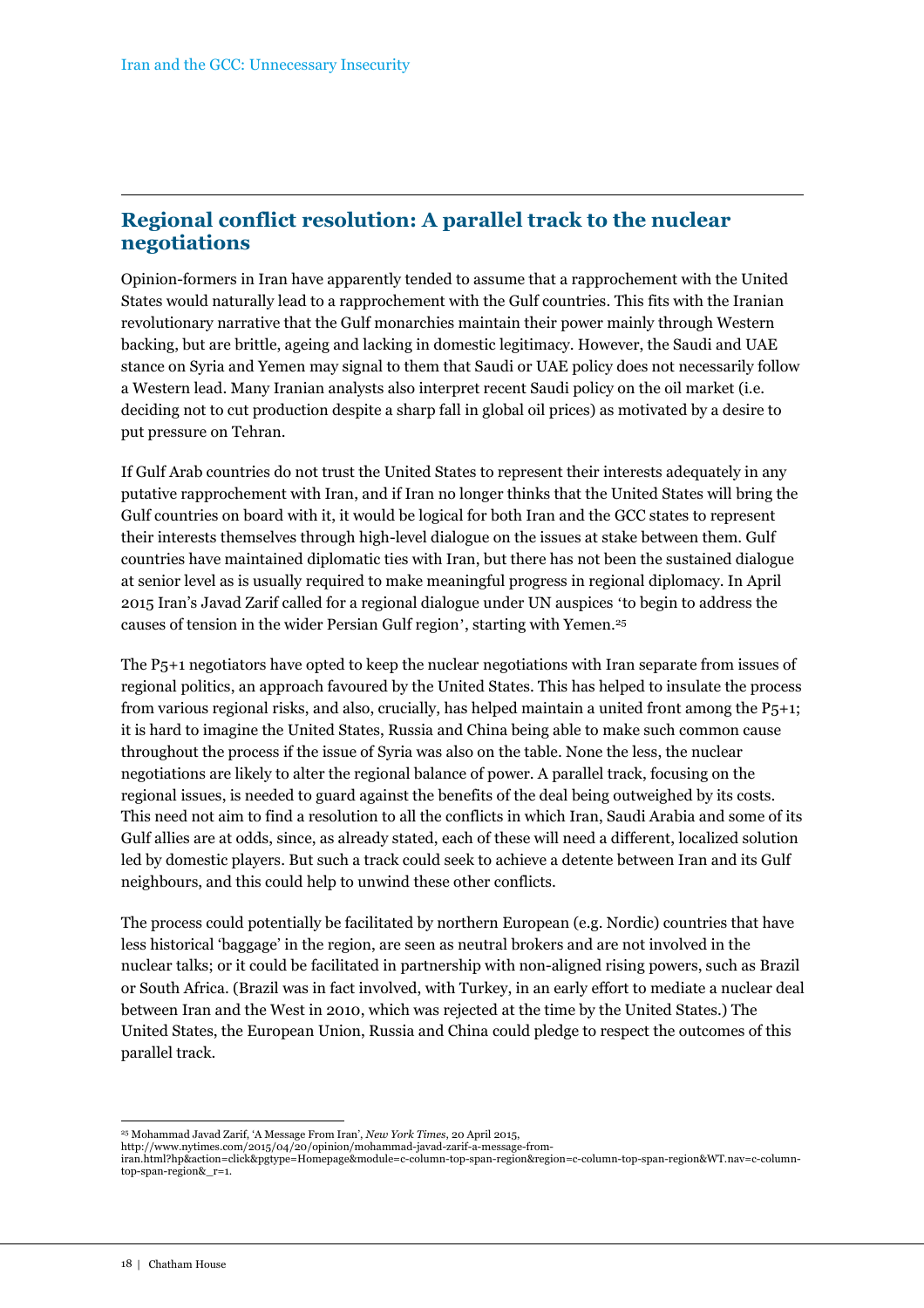Without a diplomatic process, there is a high risk that the differences between Iran and key GCC states over the emerging regional order will continue to play out violently in various countries in the region, and could potentially spread beyond these borders. This conflict will not be limited to state actors: it is unleashing wider social and sectarian conflicts. ISIS is already capitalizing on Sunni fears of Iranian dominance, deploying a virulently anti-Shia narrative, while a growing number of different Shia militias demonize 'Wahhabis'. Iranian officials have accused Gulf countries of creating ISIS, but while there is certainly private Gulf funding for the group – and while it is possible that some covert government support for rebels in Syria has ended up in its hands – the group is not under Gulf control, and indeed has attacked both Saudi Arabia and Kuwait. Meanwhile, a growing number of Iraqi Shia militias are springing up beyond Iranian control, and rivalries between Iran and GCC states may fuel a sectarian conflagration beyond the control of any of these countries. Deepening tensions between Iran and the Gulf Arab states can only add to the risks of instability and conflict in the region – risks that need to be accorded higher priority by the countries pushing for a nuclear deal.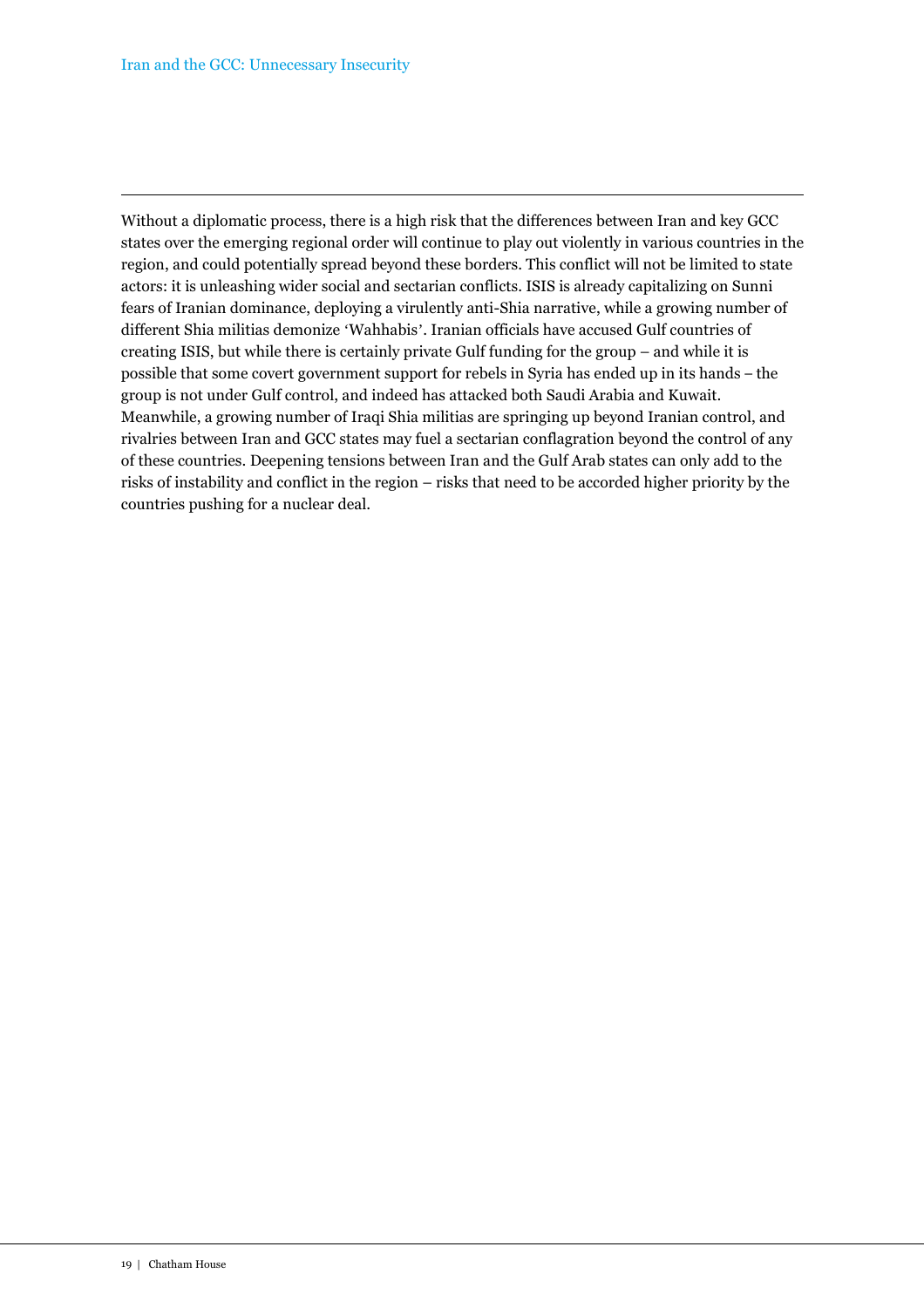# **About the author**

Jane Kinninmont is senior research fellow and deputy head of the Middle East and North Africa Programme at Chatham House. She has been researching political and economic trends in the Gulf Arab countries since 2003. Her previous positions include associate director for the Middle East and Africa at the Economist Group, Middle East and North Africa editor and economist at the Economist Intelligence Unit, and managing editor for Middle East and Africa at *Business Monitor International*. Since 2011 she has been based at Chatham House, with a research focus on the dynamics of change in the Gulf, Gulf relations with Iraq and Iran, the political and socio-economic drivers of sectarian politics and conflict, and international policy towards the Middle East.

# **Acknowledgments**

This report was edited by Dr Neil Quilliam and Jo Maher. Sir Richard Dalton, Sanam Vakil and Dr Luciano Zaccara provided valuable feedback along the way. The paper draws on a variety of conferences and workshops that examined Iran's relations with its neighbours, at Chatham House and elsewhere, and on the findings of a research project on Future Trends in the GCC.